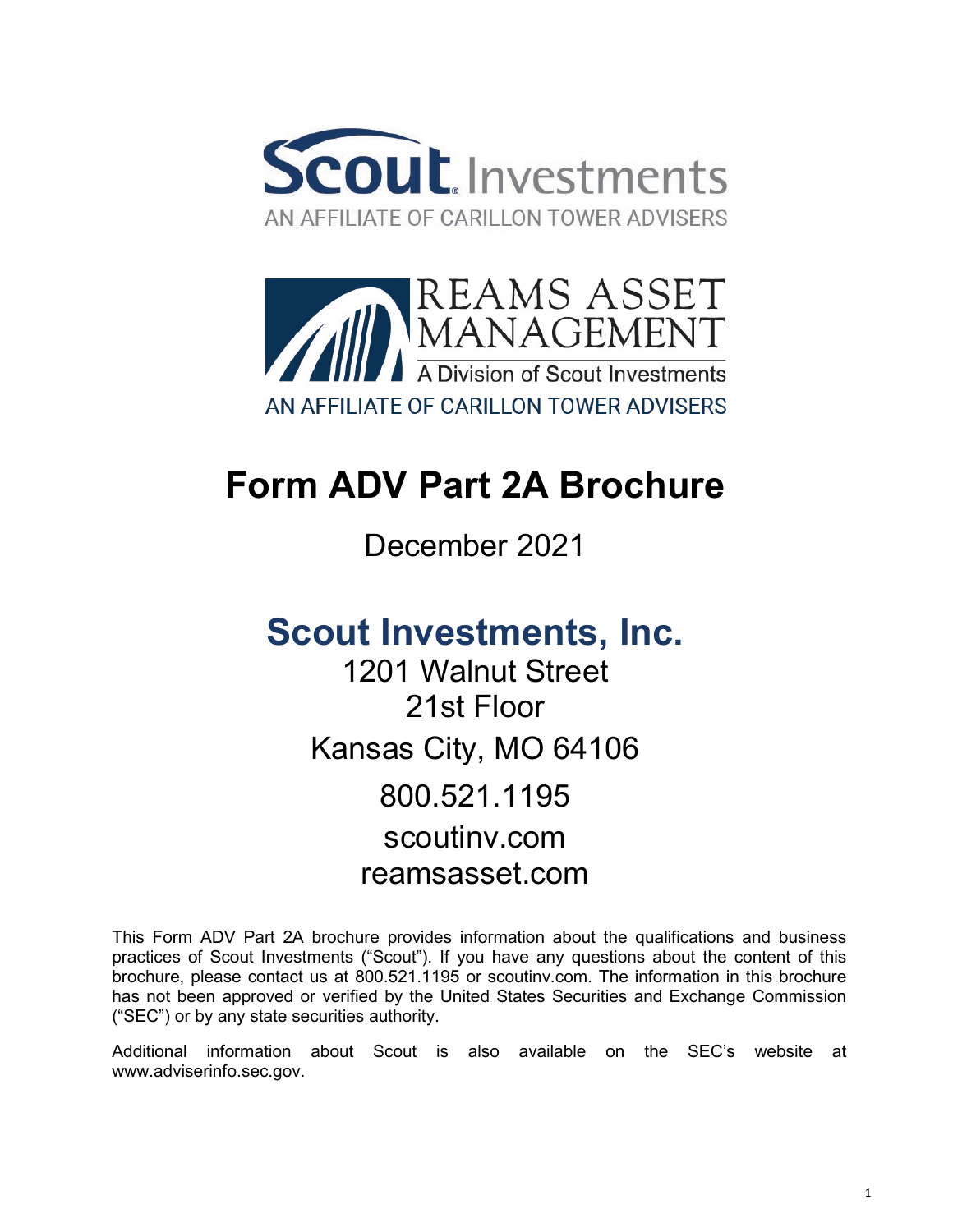# **Item 2 – Material Changes**

The following information discusses the material changes made to our ADV Part 2A brochure since the last update in December 2020:

• Scout added the Mid Cap Equity Concentrated strategy to its list of offerings.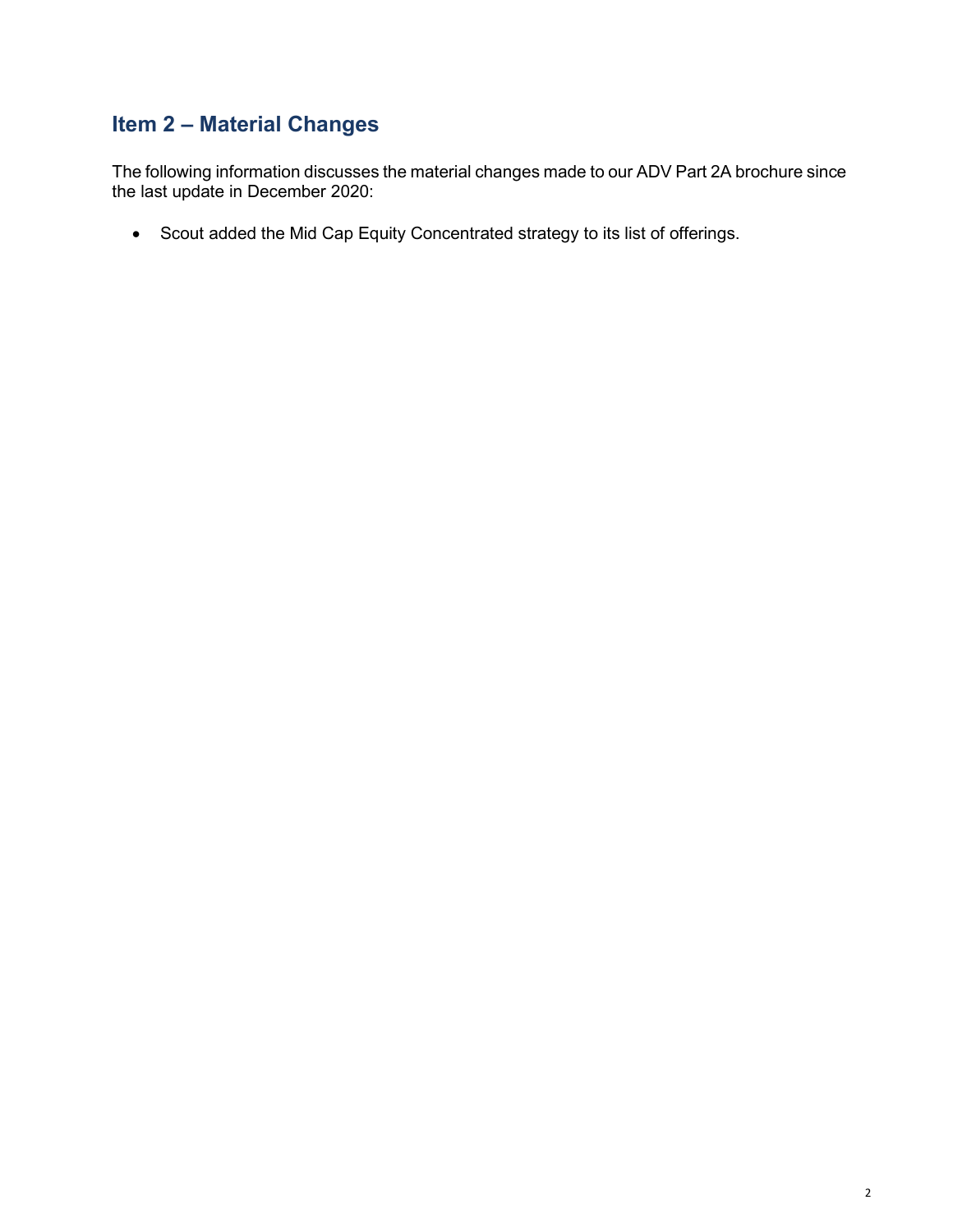# **Item 3 – Table of Contents**

| Item 1 - Cover Page                                                                                                                                                                                                                |    |
|------------------------------------------------------------------------------------------------------------------------------------------------------------------------------------------------------------------------------------|----|
| Item 2 – Material Changes                                                                                                                                                                                                          |    |
| Item 3 - Table of Contents                                                                                                                                                                                                         | 3  |
| Item 4 – Advisory Business                                                                                                                                                                                                         |    |
| Item 5 – Fees and Compensation                                                                                                                                                                                                     | 5  |
| Item 6 - Performance-Based Fees and Side-by-Side Management                                                                                                                                                                        |    |
| Item 7 – Types of Clients <b>Example 20</b> in the set of the set of the set of the set of the set of the set of the set of the set of the set of the set of the set of the set of the set of the set of the set of the set of the |    |
| Item 8 - Methods of Analysis, Investment Strategies and Risk of Loss                                                                                                                                                               | 8  |
| Item 9 – Disciplinary Information                                                                                                                                                                                                  | 14 |
| Item 10 - Other Financial Industry Activities and Affiliations                                                                                                                                                                     | 14 |
| Item 11 - Code of Ethics, Participation or Interest in Client Transactions and Personal Trading_15                                                                                                                                 |    |
| Item 12 - Brokerage Practices                                                                                                                                                                                                      | 16 |
| Item 13 – Review of Accounts                                                                                                                                                                                                       | 20 |
| Item 14 – Client Referrals and Other Compensation                                                                                                                                                                                  | 21 |
| Item 15 - Custody                                                                                                                                                                                                                  | 21 |
| Item 16 - Investment Discretion                                                                                                                                                                                                    | 21 |
| Item 17 - Voting Client Securities                                                                                                                                                                                                 | 21 |
| Item 18 - Financial Information                                                                                                                                                                                                    | 22 |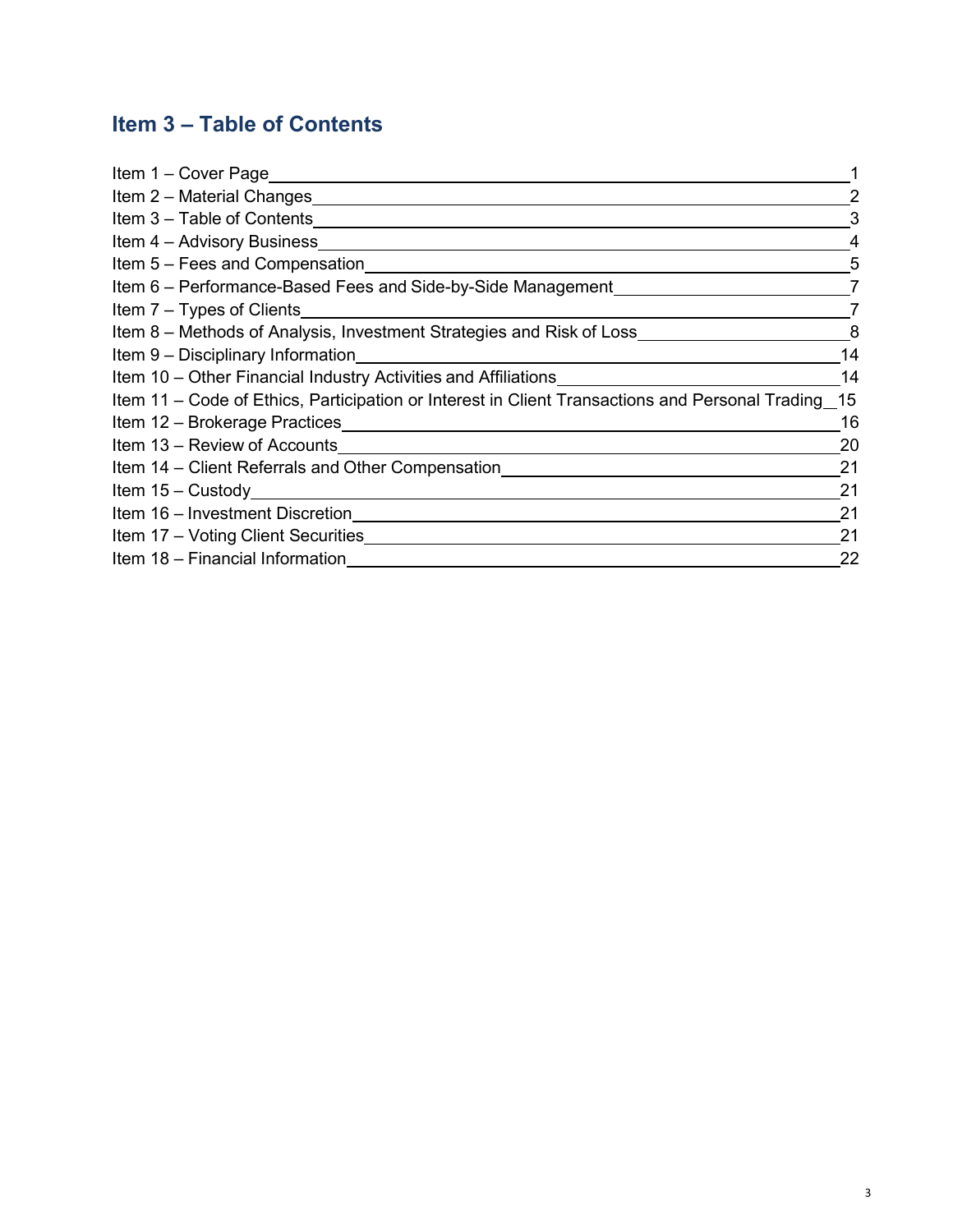# **Item 4 – Advisory Business**

Scout Investments ("Scout") is a national investment management firm. We provide discretionary investment management services to registered and unregistered investment companies, institutional accounts (such as pension plans, government agencies, corporations, trusts, foundations and endowments) and individuals through separately managed accounts (such as individual managed accounts and wrap fee accounts). We also provide model portfolios to financial intermediaries for use in unified managed accounts ("UMA"). Scout was formed in 2001 and is a wholly owned subsidiary of Carillon Tower Advisers, Inc. ("CTA"), which in turn is wholly owned by Raymond James Financial, Inc.

Scout offers an array of investment strategies which are listed on page 8, as well as customized strategies and socially responsible portfolios. Scout provides fixed income strategies through its Reams Asset Management division ("Reams"). We do not provide financial planning, tax advice or advice on the selection of investment advisers.

| Discretionary                                                    | \$30,609,020,343 |
|------------------------------------------------------------------|------------------|
| Non-discretionary                                                | ∫ \$125,476,405  |
| <b>Total Assets Under Management and Assets Under Advisement</b> | \$30,734,496,748 |

#### *Client Assets Managed / Advised* – *As of September 30, 2021*

#### **Institutional Separate Account Investment Guidelines**

If you are an institutional client, Scout will work with you to receive a specific set of investment objectives and guidelines. Emphasis is placed on you providing us with a written investment policy that clearly establishes our limits of discretion within an investment strategy in areas such as industry concentration, country exposure, quality, duration and individual positions. At your request, Scout can also restrict certain types of securities from your portfolio, such as tobacco companies or alcohol related securities. You may also request that specific securities be restricted from your portfolio.

#### **Separately Managed Account Investment Guidelines**

If you become a client of Scout through a separately managed account program (such as an individual managed account or wrap account platform) we will usually not meet with you personally to discuss your investment objectives. Rather, your financial intermediary (usually a broker-dealer, financial adviser or bank representative) will provide you with financial recommendations, which may include asset allocation and the selection of investment managers and strategies. If you open an account through a program where trading costs are bundled together with your advisory or custody fee, we will typically receive our investment advisory fee as a portion of the overall fee paid by you to your financial representative. For some programs (such as a dual contract platform where you sign an investment advisory agreement with your financial representative and Scout), we may ask that you complete a questionnaire to help aid in our acceptance and management of your account. At the request of you or your financial representative, Scout can restrict certain types of securities from your portfolio, such as tobacco companies or alcohol related securities. You or your financial representative may also request that specific securities be restricted from your portfolio.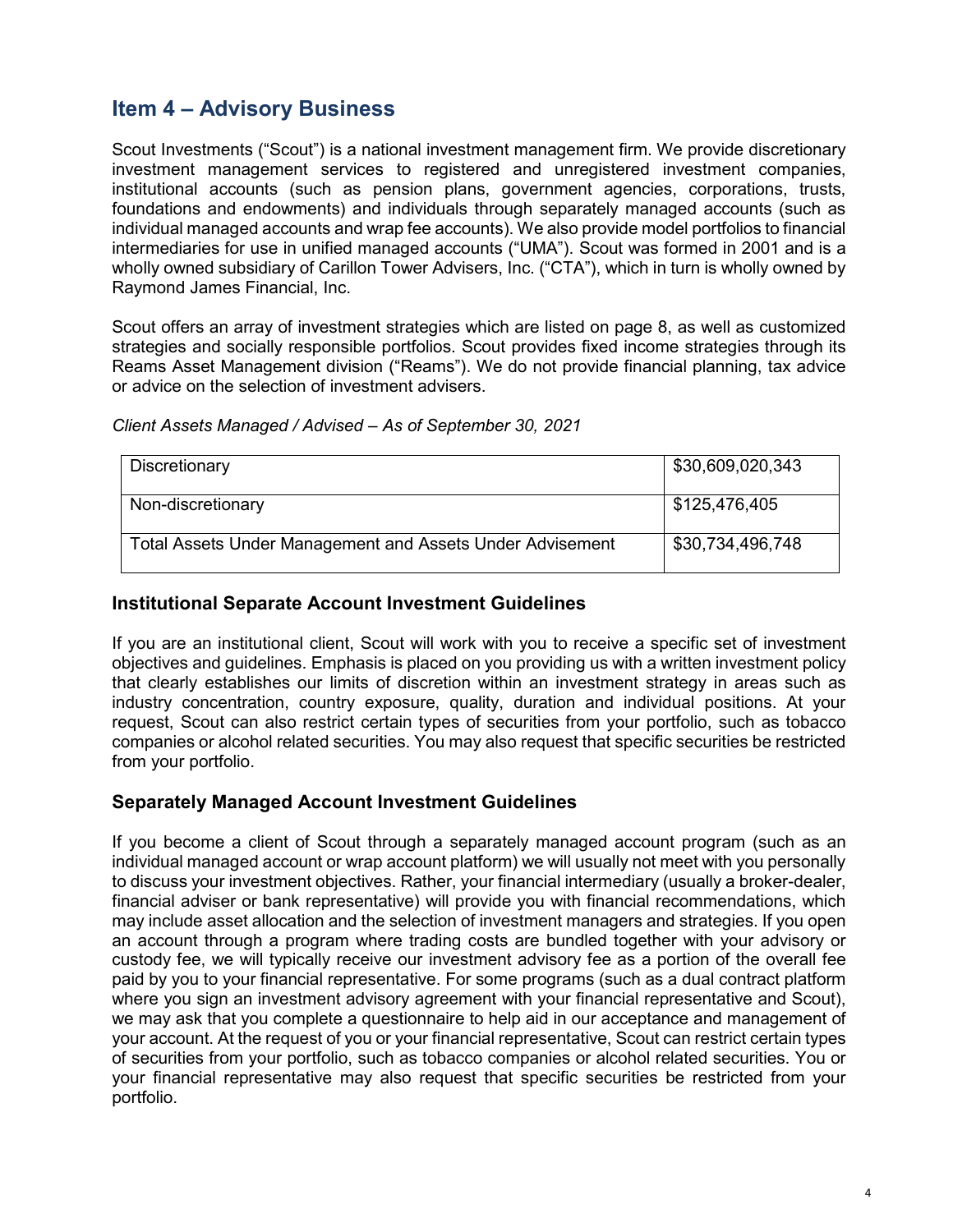# **Item 5 – Fees and Compensation**

Scout's investment advisory fees vary depending on the type of client and the investment strategy provided. In general, fees are based upon a percentage of your assets that are managed by Scout. Fees are billed quarterly unless otherwise stated in the investment advisory agreement. The specific method of payment is described in your agreement with Scout, or with your financial intermediary. If your investment advisory fee is billed in advance and Scout stops providing advisory services prior to the end of the billing period, you will be reimbursed for any unearned fees proportionate to the number of days remaining from the time your investment advisory agreement terminates to the end of the billing period. Your account will also incur additional expenses, such as brokerage and transactional costs that are not included in Scout's investment advisory fee. For more information about these types of expenses, please see Item 12 entitled Brokerage Practices. For purposes of fee invoicing, Scout will directly bill you or your agent. You may also choose for Scout to deduct our investment advisory fee directly from your custodial account. If you are a separately managed account client, the choice to be directly billed or have your fee automatically deducted from your custodial account will depend upon your separately managed account platform. Please contact your financial representative for more information. All fees stated below are negotiable. Scout may charge clients fees that are higher or lower than your fee or the fees listed below. This may occur under a variety of circumstances including, but not limited to, the type of client, the total client assets managed by Scout or a client's specific investment objectives and guidelines.

#### **Institutional Client General Fee Schedule**

| <b>Investment Strategy</b>                                     | <b>Fee Schedule</b>                                                                 |
|----------------------------------------------------------------|-------------------------------------------------------------------------------------|
| <b>International Equity</b><br><b>International Equity ADR</b> | First \$50 million: 0.75%<br>Next \$50 million: 0.60%<br>Above \$100 million: 0.55% |
| Mid Cap Equity                                                 | First \$50 million: 0.80%<br>Next \$50 million: 0.65%<br>Above \$100 million: 0.60% |
| <b>Small Cap Equity</b>                                        | First \$50 million: 0.85%<br>Next \$50 million: 0.70%<br>Above \$100 million: 0.65% |
| Small / Mid Cap Equity                                         | First \$50 million: 0.85%<br>Next \$50 million: 0.70%<br>Above \$100 million: 0.65% |

The following table describes Scout's standard fee schedule for institutional accounts.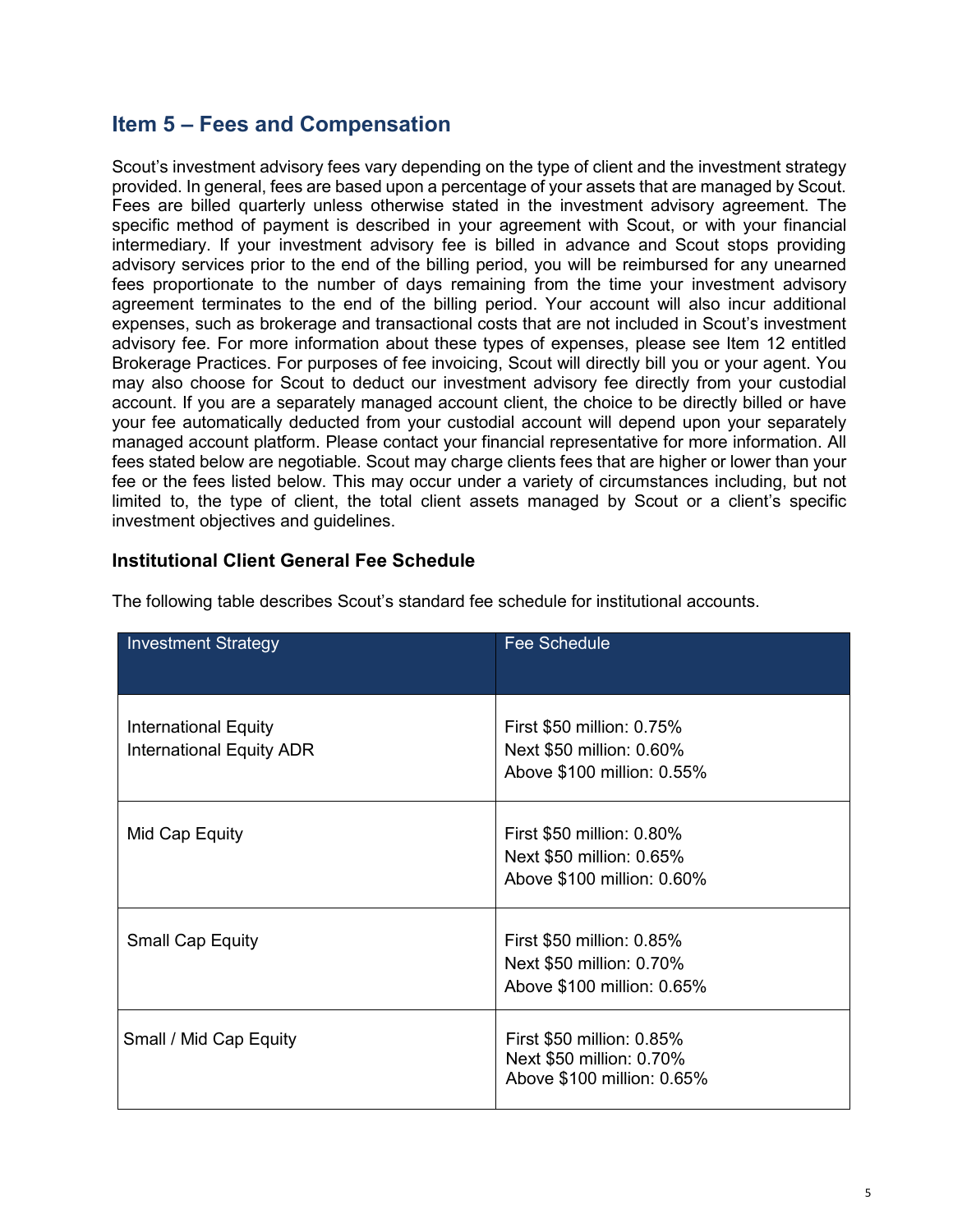| <b>Core Plus Fixed Income</b><br>Core Fixed Income | First \$50 million: 0.30%<br>Next \$50 million: 0.20%<br>Above \$100 million: Negotiable                              |
|----------------------------------------------------|-----------------------------------------------------------------------------------------------------------------------|
| Intermediate Fixed Income                          | First \$50 million: 0.25%<br>Next \$50 million: 0.20%<br>Above \$100 million: Negotiable                              |
| Long Duration Fixed Income                         | First \$100 million: 0.25%<br>Next \$100 million: 0.20%<br>Above \$200 million: Negotiable                            |
| Low Duration Fixed Income                          | First \$50 million: 0.20%<br>Next \$50 million: 0.15%<br>Above \$100 million: Negotiable                              |
| <b>Ultra Low Duration Fixed Income</b>             | First \$25 million: 0.15%<br>Next \$25 million: 0.125%<br>Next \$50 million: 0.10%<br>Above \$100 million: Negotiable |
| Unconstrained Fixed Income                         | First \$150 million: 0.40%<br>Above \$150 million: 0.30%                                                              |

### **Separately Managed Account General Fee Schedule**

If you become a client of Scout through a financial intermediary's separately managed account program (including individual managed account, dual contract and wrap account platforms), Scout will generally negotiate an investment advisory fee schedule with your program sponsor. Scout's investment advisory fee schedule will vary between programs and, for some programs, may be lower than listed below. For more information, please contact your financial representative.

| <b>Investment Strategy</b> | <b>Fee Schedule</b>                                                                  |
|----------------------------|--------------------------------------------------------------------------------------|
| International Equity ADR   | Dual Contract - 0.80%<br>Individual Managed Account - 0.70%<br>Wrap Account $-0.70%$ |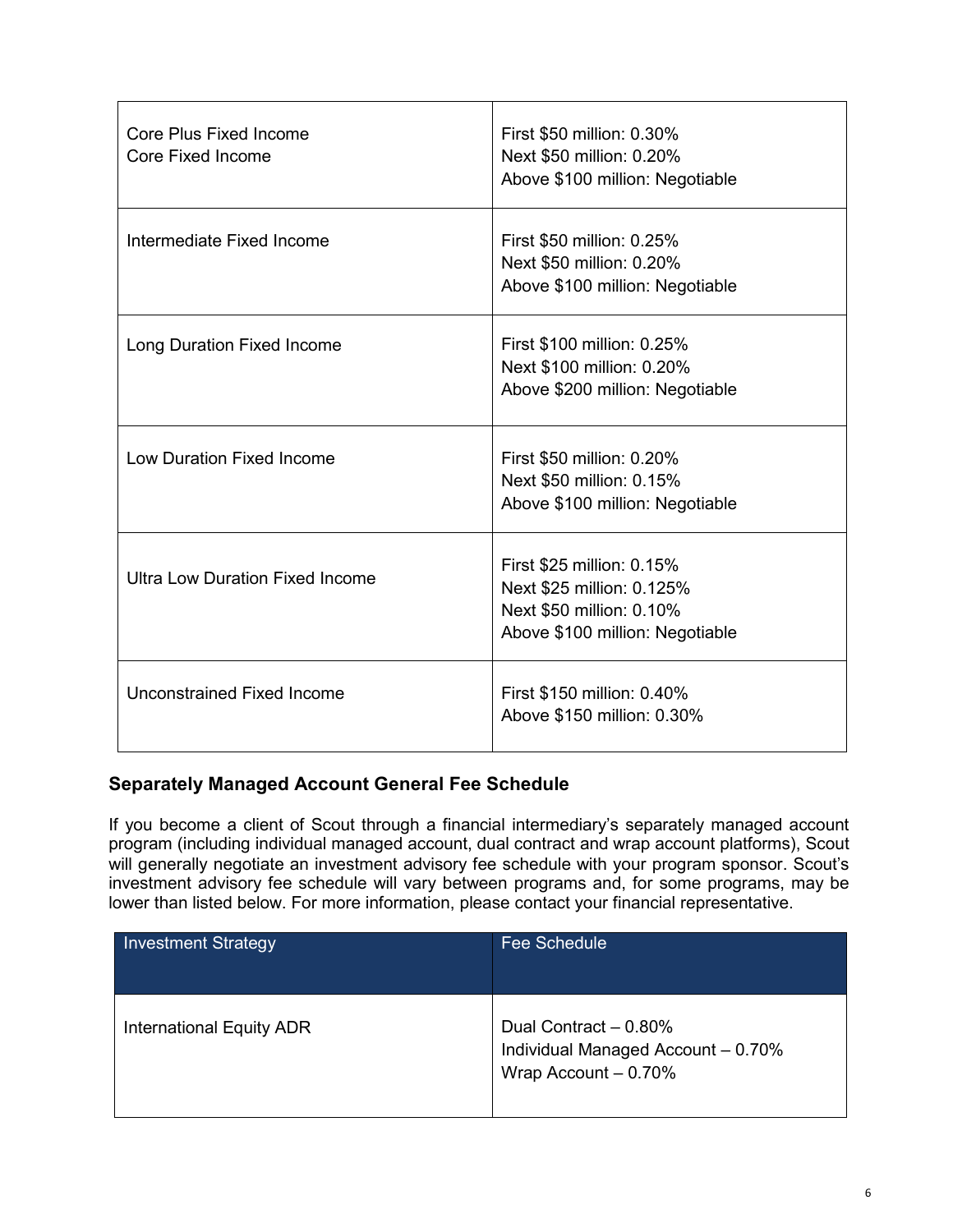| Small Cap Equity | Dual Contract - 0.85%              |
|------------------|------------------------------------|
|                  | Individual Managed Account - 0.75% |
|                  | Wrap Account $-0.75%$              |
|                  |                                    |

#### **Other Investment Advice**

Scout provides investment models, including purchase and sale information, to third-party financial intermediaries for use in UMAs. We provide these investment models to the financial intermediary on a non-discretionary basis and the financial intermediary makes the decision to buy or sell securities included in the investment model. We typically receive a fee from the financial intermediary based upon a percentage of the total assets using our investment model. The percentage fee varies between different financial intermediaries.

# **Item 6 – Performance-Based Fees and Side-By-Side Management**

For some clients, Scout accepts an investment advisory fee based upon the capital appreciation of investments in the account, otherwise known as a performance-based fee. Other investment advisory fees are a fixed dollar amount or a percentage of the client's assets managed by Scout. This difference in types of fees creates an incentive for us to allocate more favorable investment opportunities to a performance-based fee account. It may also create an incentive for us to make investments for a performance-based fee account that are riskier than we would otherwise make for a non performance-based fee account. Scout has developed policies and procedures to address these potential conflicts of interest. Scout's trading policies and procedures provide for the fair and equal allocation of investment opportunities to all clients over time regardless of the type of fee we receive. In addition, our investment management policies and procedures require that we provide investment advice consistent with a client's investment objectives, guidelines and restrictions. We regularly review compliance with these policies and procedures.

# **Item 7 – Types of Clients**

Scout provides discretionary investment management services to pooled investment vehicles, including registered and unregistered investment companies, private investment funds, Undertakings for Collective Investments in Transferable Securities ("UCITS") funds, institutional accounts (such as pension plans, government agencies, corporations, trusts, foundations and endowments) and to individuals through separately managed accounts (such as individual managed accounts, dual contract and wrap fee accounts). Scout also provides investment advice in the form of model portfolios to financial intermediaries. Below are the minimum account sizes applicable to Scout's investment management services. We can waive account minimums at our discretion. Scout may provide portfolio management services to certain employees, family members or friends without charge, or for fee rates that are lower than the rates available to other clients.

#### **Institutional Clients**

The minimum account size for the International Equity, International Equity ADR, Mid Cap Equity and Small Cap Equity strategies is \$10,000,000. The minimum account size for the Core Fixed Income, Core Plus Fixed Income, Intermediate Fixed Income, Low Duration Fixed Income and Ultra Low Duration Fixed Income strategies is \$25,000,000. The minimum account size for the Long Duration Fixed Income strategy is \$50,000,000. The minimum account size for the Unconstrained Fixed Income strategy is \$150,000,000.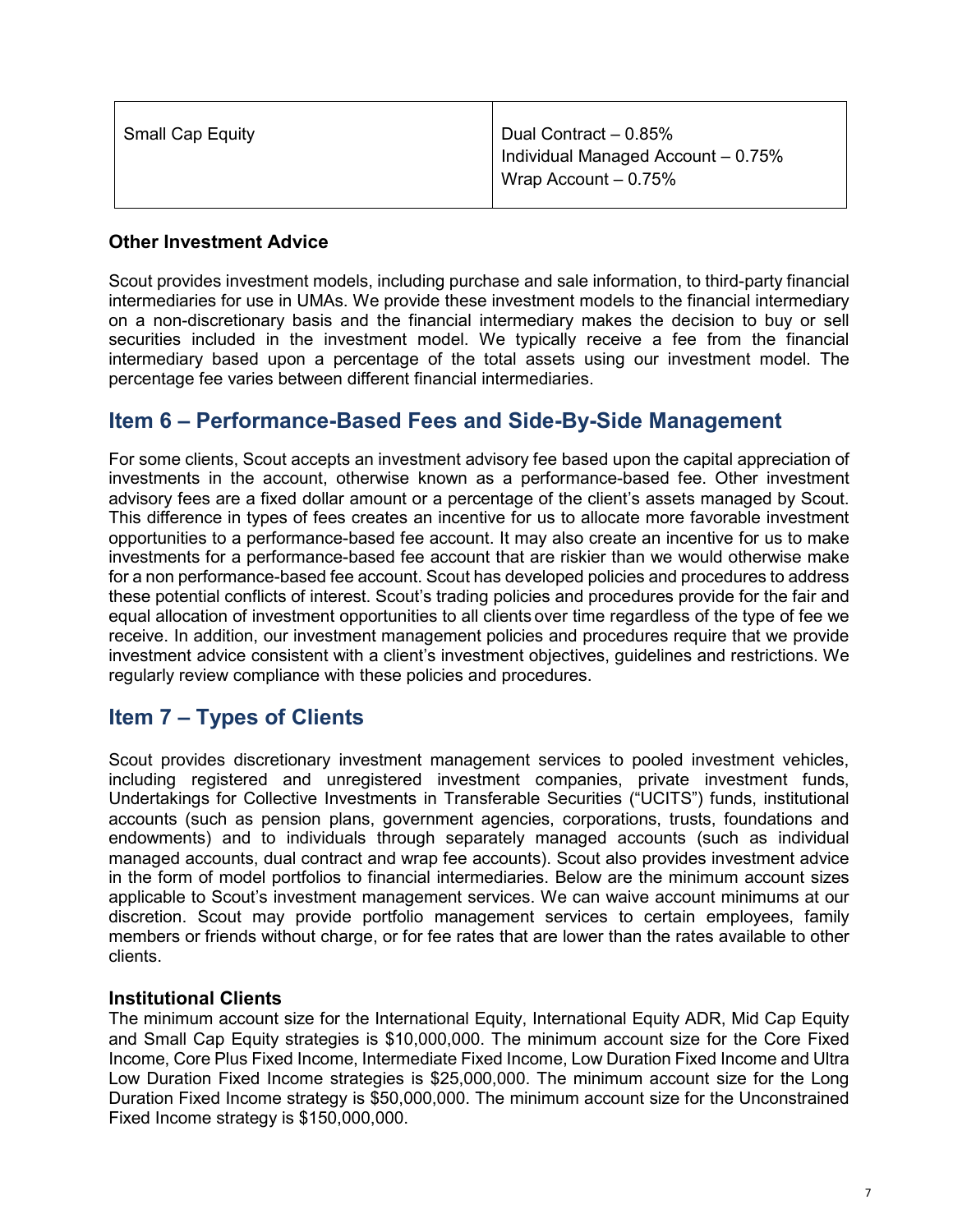#### **Separately Managed Account Clients**

The minimum account size for separately managed accounts varies by program and investment strategy, but usually ranges from \$100,000 to \$3,000,000. In general, the minimum total asset size for Scout to participate in a separately managed account platform is \$10,000,000 in assets managed by Scout.

#### **Private Fund**

Scout, through its Reams division, acts as investment adviser to two private investment funds: the Columbus Core Plus Bond Fund, LLC and the Columbus Unconstrained Bond Fund, LLC. The minimum investment size for the private investment funds is \$1,000,000 for clients with a separate account in one or more of our other investment strategies. The minimum investment size for all other investors is \$10,000,000.

The following table describes the standard fee schedule for the private funds.

| <b>Investment Strategy</b>                   | <b>Fee Schedule</b>                                                                      |
|----------------------------------------------|------------------------------------------------------------------------------------------|
| Columbus Core Plus Bond Fund, LLC            | First \$50 million: 0.35%<br>Next \$50 million: 0.25%<br>Above \$100 million: Negotiable |
| <b>Columbus Unconstrained Bond Fund, LLC</b> | First \$50 million: 0.40%<br>Next \$50 million: 0.30%<br>Above \$100 million: Negotiable |

#### **Other Investment Advice**

Scout provides investment models, including purchase and sale information, to third-party financial intermediaries for use in UMAs. We do not set a minimum account size for underlying UMA participants. In general, the minimum size for Scout to participate in a UMA platform is \$10,000,000 in total assets using one of our investment models.

# **Item 8 – Methods of Analysis, Investment Strategies and Risk of Loss**

Scout offers an array of investment strategies listed below, as well as customized strategies and socially responsible portfolios. A list of material risks associated with each investment strategy is provided below under Methods of Analysis. A description of these risks is provided below under Risk of Loss.

- 
- $\blacksquare$  International Equity ADR
- **Mid Cap Equity**
- **Mid Cap Equity Concentrated**

#### *Equity Strategies Fixed Income Strategies*

- 
- International Equity<br>■ International Equity ADR Core Plus Fixed Income
	- **Intermediate Fixed Income**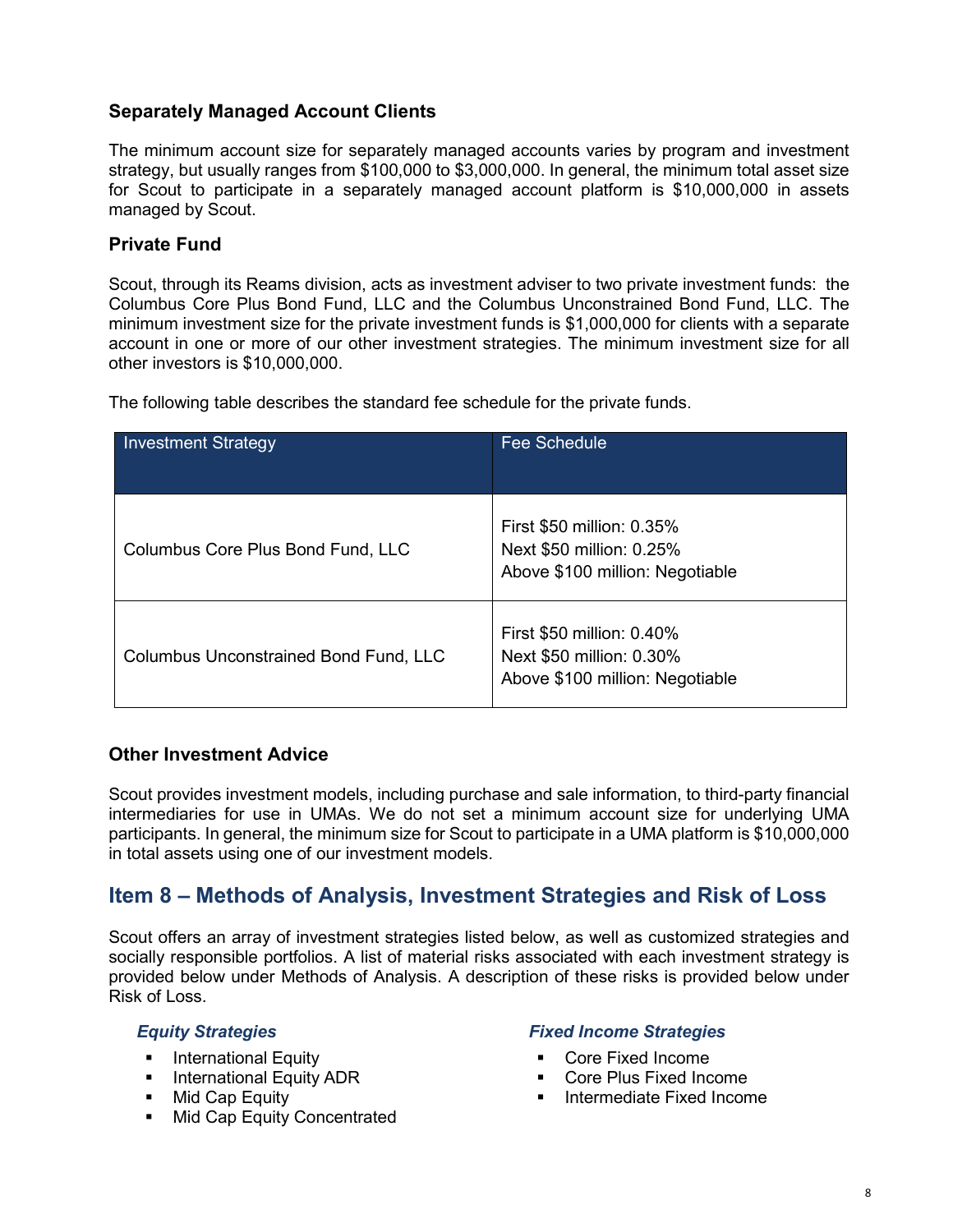- 
- 
- Small Cap Equity Long Duration Fixed Income
	- **EXP** Low Duration Fixed Income
	- **Ultra Low Duration Fixed Income**
	- **Unconstrained Fixed Income**

#### **Methods of Analysis**

#### *International Equity and International Equity ADR*

The Scout International Equity and International Equity ADR strategies seek to invest in established companies either located outside the U.S. or whose primary business is carried on outside the U.S. The management team executes a core strategy with a quality growth focus and performs fundamental sector analysis to uncover the companies that best fit our investment criteria. Fundamental characteristics include a company's assets, personnel, sales, earnings and sustainable competitive advantages. The management team also examines a company's growth potential, including earnings growth, stability of earnings growth and cash flow growth. Additionally, the team continually evaluates the economic, political and market environments of the various countries of the investable universe. The International ADR strategy invests only in ADRs, or other dollar denominated securities. The management team will not ordinarily invest more than 25% of the portfolio in any one country or more than 20% in emerging markets.

- **Narket Risks**
- International Investing Risks
- **Emerging Markets Risks**

#### *Mid Cap Equity*

The Scout Mid Cap Equity strategy uses a combination top-down and bottom-up approach. The strategy invests primarily in companies within the market cap range of the Russell Midcap<sup>®</sup> Index. The management team may also invest up to 20% of the portfolio in international securities, including ADRs, in countries located in developed and emerging markets. The management team uses a top-down approach, monitoring more than 100 economic and sentiment indicators on a weekly basis in order to assess the investment climate. The team combines this data with information gathered from other sources such as outside news and research services in order to generate investment themes that influence sector allocation. In addition, the management team runs screens to generate stock lists for further research. Once a company or sector of the market has been identified as a possible investment opportunity, the management team conducts a disciplined bottom-up research process. The team may consider fundamental factors such as cash flow, financial strength, profitability, statistical valuation measures, potential or actual catalysts, accounting practices, management quality, risk factors such as litigation, the estimated fair value of the company, general economic and industry considerations and additional information as appropriate. The team tracks the discount (or premium) of each stock compared to the estimated value. This is intended to identify opportunities and risks in real-time as prices move. The valuation estimate is most often based on the discounted earnings model for each stock, but could be based on other criteria such as tangible book value, or other considerations. Companies that the management team believes possess both excellent fundamentals and valuations are usually given higher weights in the portfolio, although the risk of the individual security and sector weights are also considered when determining position sizes.

- **Narket Risks**
- International Investing Risks
- **Emerging Markets Risks**
- **Mid Cap and Small Cap Company Risks**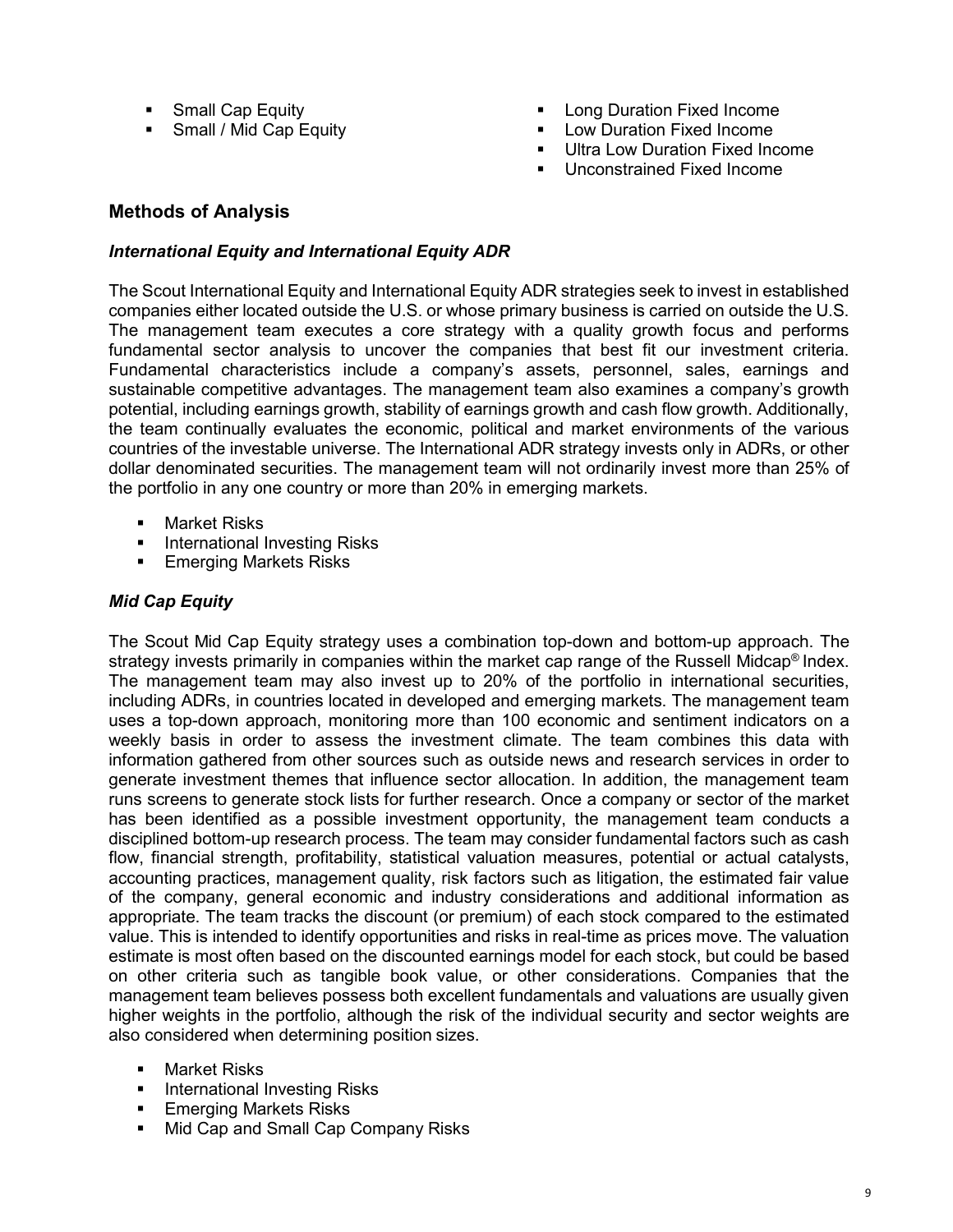**• Portfolio Turnover Risks** 

### *Mid Cap Equity Concentrated*

The Scout Mid Cap Concentrated Equity strategy is a concentrated portfolio which invests in less companies than that of the Scout Mid Cap Equity strategy. The strategy uses a combination topdown and bottom-up approach. The strategy invests primarily in companies within the market cap range of the Russell Midcap® Index. The management team may also invest up to 20% of the portfolio in international securities, including ADRs, in countries located in developed and emerging markets. The management team uses a top-down approach, monitoring more than 100 economic and sentiment indicators on a weekly basis in order to assess the investment climate. The team combines this data with information gathered from other sources such as outside news and research services in order to generate investment themes that influence sector allocation. In addition, the management team runs screens to generate stock lists for further research. Once a company or sector of the market has been identified as a possible investment opportunity, the management team conducts a disciplined bottom-up research process. The team may consider fundamental factors such as cash flow, financial strength, profitability, statistical valuation measures, potential or actual catalysts, accounting practices, management quality, risk factors such as litigation, the estimated fair value of the company, general economic and industry considerations and additional information as appropriate. The team tracks the discount (or premium) of each stock compared to the estimated value. This is intended to identify opportunities and risks in real-time as prices move. The valuation estimate is most often based on the discounted earnings model for each stock, but could be based on other criteria such as tangible book value, or other considerations. Companies that the management team believes possess both excellent fundamentals and valuations are usually given higher weights in the portfolio, although the risk of the individual security and sector weights are also considered when determining position sizes.

- Market Risks
- International Investing Risks
- **Emerging Markets Risks**
- **Mid Cap and Small Cap Company Risks**
- **Portfolio Turnover Risks**
- Focused Portfolio Risks

### *Small Cap Equity*

The Scout Small Cap Equity strategy typically invests in publicly traded securities within the market capitalization of the Russell 2000® Growth Index. The management team may also invest up to 10% of the portfolio in international securities, including ADRs, in countries located in developed and emerging markets. The management team seeks to invest in companies that it believes are positioned to benefit from long term secular trends which drive revenue and earnings growth. Typically, most of these secular trends have a three to five year time horizon, while others may exist over longer periods. The management team believes that companies positioned to benefit from these secular trends are more likely to realize revenue and earnings growth. Following the identification of well-positioned companies, the management team estimates the fair value of each candidate by assessing: margin structure, growth rate, debt level and other measures which it believes influence relative stock valuations. The overall company analysis includes the assessment of the liquidity of each security, sustainability of profit margins, barriers to entry, company management and free cash flow.

- Market Risks
- International Investing Risks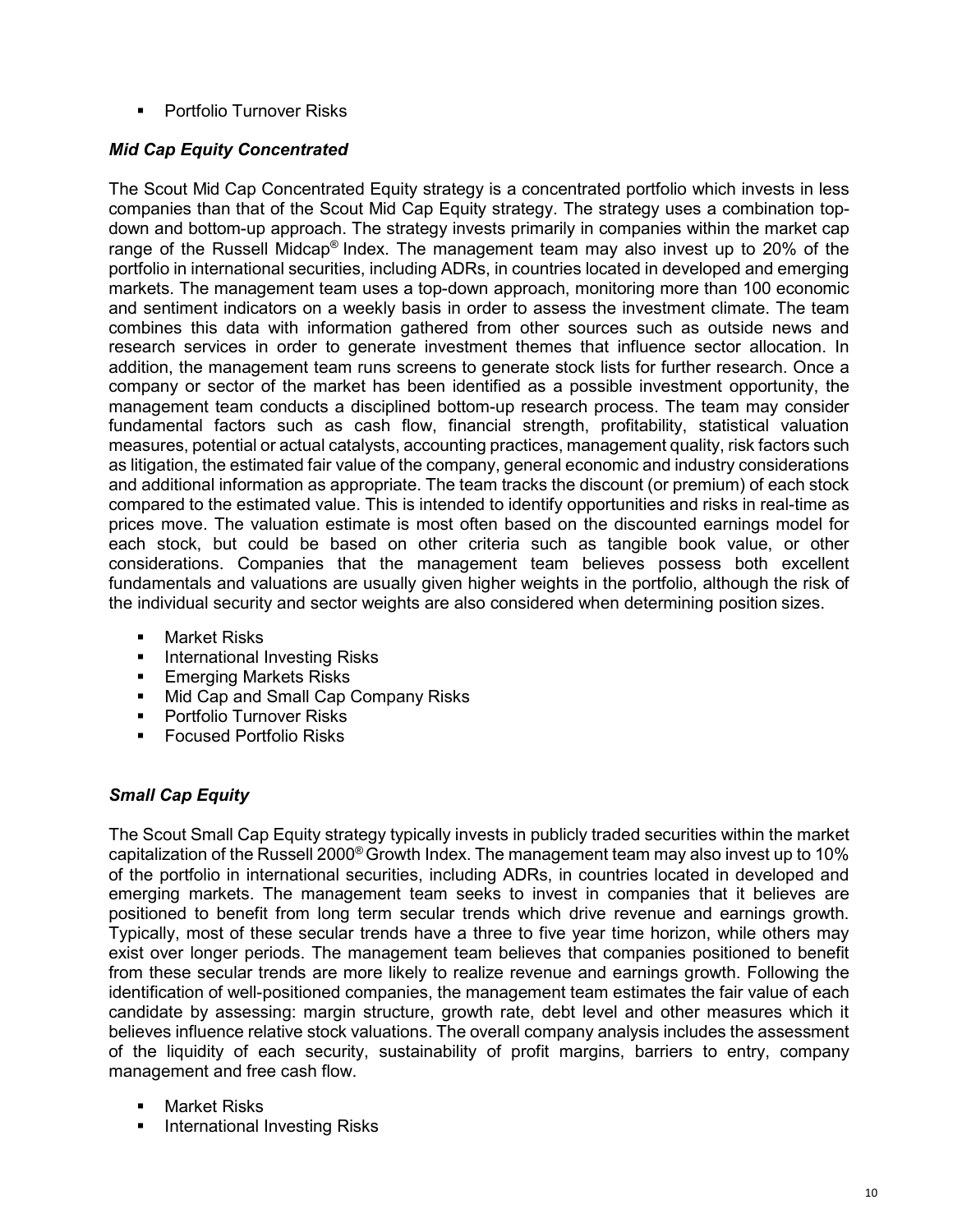- **Emerging Markets Risks**
- Mid Cap and Small Cap Company Risks

#### *Small / Mid Cap Equity*

The Scout Small / Mid Cap Equity strategy invests in publicly traded securities within the market capitalization of the Russell 2500® Growth Index. The management team may also invest up to 20% of the portfolio in international securities, including ADRs, in countries located in developed and emerging markets. The management team seeks to invest in companies that it believes are positioned to benefit from long term secular trends which drive revenue and earnings growth. Typically, most of these secular trends have a three to five year time horizon, while others may exist over longer periods. The management team believes that companies positioned to benefit from these secular trends are more likely to realize revenue and earnings growth. Following the identification of well-positioned companies, the management team estimates the fair value of each candidate by assessing: margin structure, growth rate, debt level and other measures which it believes influence relative stock valuations. The overall company analysis includes the assessment of the liquidity of each security, sustainability of profit margins, barriers to entry, company management and free cash flow.

- Market Risks
- **International Investing Risks**
- Emerging Markets Risks
- Mid Cap and Small Cap Company Risks

#### *Core Fixed Income, Core Plus Fixed Income, Intermediate Fixed Income, Long Duration Fixed Income, Low Duration Fixed Income, Ultra Low Duration Fixed Income and LDI*

The Reams Core Fixed Income, Reams Core Plus Fixed Income, Reams Intermediate Fixed Income, Reams Long Duration Fixed Income, Reams Low Duration Fixed Income and Reams Ultra Low Duration Fixed Income strategies attempt to maximize risk-adjusted total return over a longterm horizon through opportunistic investing in a broad array of eligible sectors. The management team's investment process combines active duration and yield-curve management with bottom-up issue selection, focusing on undervalued sectors of the fixed income market. The management team manages the duration of the portfolio by determining whether the bond market is cheap or expensive. The determination is made by comparing real (inflation-adjusted) interest rates available in the market to historical real interest rates. Yield-curve exposure is determined by comparing the current difference between 2-year and 30-year Treasury yields (the yield-curve spread) to historical norms and gradually increasing the bulleted or barbelled configuration of the portfolio as the yieldcurve spread moves below or above normal levels. Once the management team sets the market strategy, attention is turned to selecting the most attractive bonds for the portfolio. The management team approaches bond selection with several important assumptions. First is the belief that most bond investors pay a premium for yield. Therefore, the management team focuses on the portfolio's total return rather than simply building yield into portfolios. The management team also believes that the bond market is inherently volatile and, therefore, securities are purchased that the management team believes could outperform in a volatile interest rate environment. Finally, the strategies have a bias toward unique securities that are often mispriced, such as well-structured mortgage-backed securities, asset-backed issues and secured and senior debt. After subjecting all bonds under consideration to an in-depth scenario analysis, the management team seeks to select those bonds with the potential for highest risk-adjusted return.

The Core Plus, Intermediate, and Long Duration Fixed Income strategies differ in sectors eligible for inclusion and can include non-dollar and high-yield securities.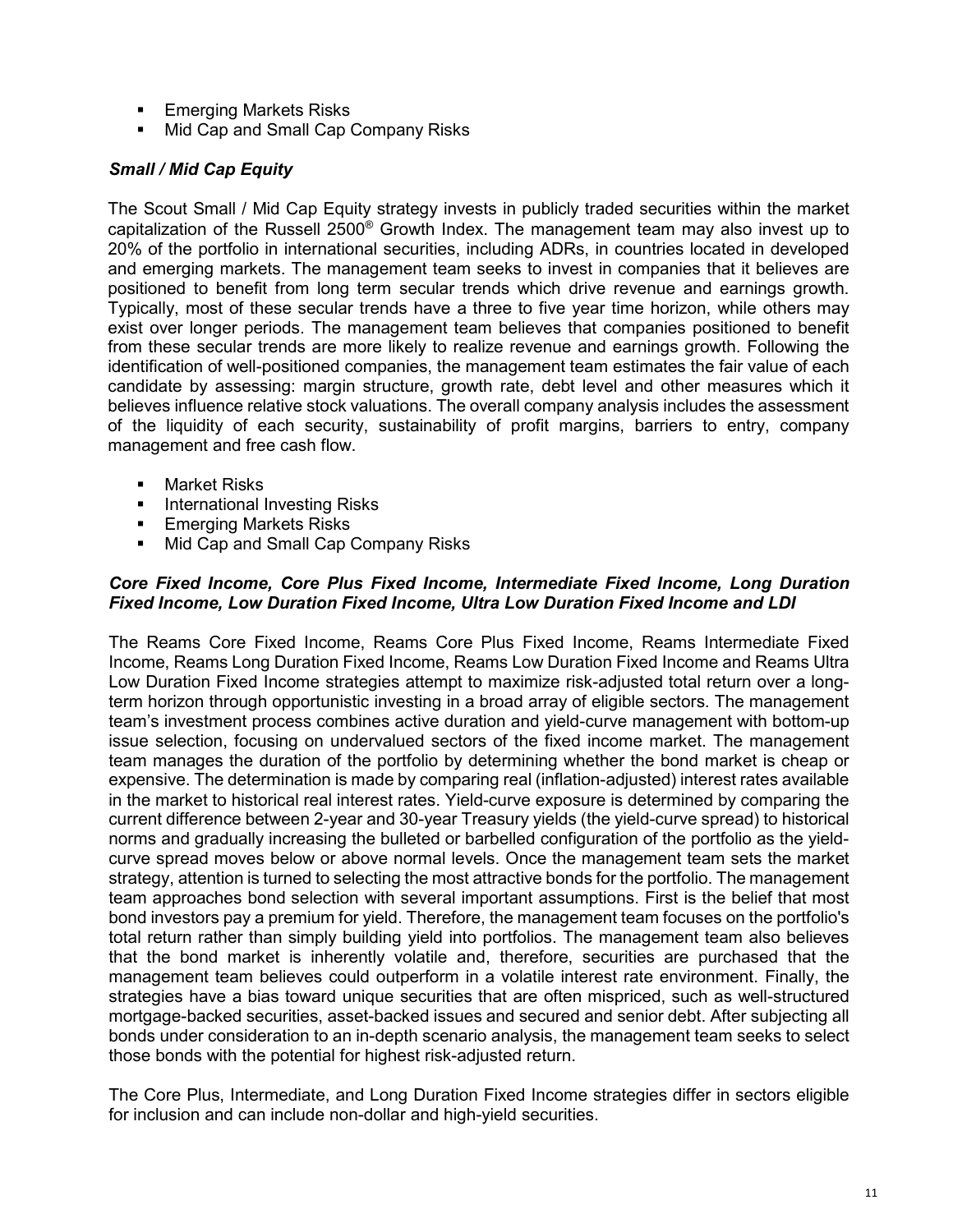The Intermediate Fixed Income, Long Duration Fixed Income, Low Duration Fixed Income and Ultra Low Duration Fixed Income strategies differ in the average duration constraints determined for portfolios.

We offer services for clients pursuing liability-driven investment ("LDI") strategies. We build separately managed fixed income accounts utilizing clients' preferred benchmarks and investment guidelines. We also manage derivatives-based completion portfolios to help clients mitigate planlevel duration risk. Finally, we assist clients in designing pension risk management strategies and provide proprietary risk analyses to help clients understand the impact of investment decisions.

- Market Risks
- **Portfolio Turnover Risks**
- Mortgage and Asset-Backed Securities Risk
- **High Yield Security Risk**
- **Derivative Securities Risk**
- **Focused Portfolio Risk**

#### *Unconstrained Fixed Income*

The Unconstrained Fixed Income strategy seeks to maximize risk-adjusted total returns by systematically pursuing relative value opportunities throughout all sectors of the fixed income market. The management team's disciplined investment philosophy and process are used to identify and evaluate relative value opportunities and the "best ideas" are selected for use in portfolios. Although the product has historically focused on the high yield credit sector where attractive relative value opportunities have been available, the management team seeks opportunities in all sectors of the fixed income market including investment grade and high yield credit, government debt, agencies, mortgage-backed securities, asset-backed securities, emerging market securities and non-dollar securities. The management team may invest a significant portion of the portfolio in high-yield bonds or derivatives, including options, futures contracts, interest rate futures contracts, options on futures contracts, currency forwards or swap agreements (including credit default swaps and credit default swap index products) subject to applicable law and any restrictions imposed pursuant to a client's investment guidelines. Unlike a hedge fund, the strategy does not borrow money nor will it purchase securities on margin; however, derivative instruments may be utilized. Given the relative value and "best ideas" strategy, the strategy is not managed against a benchmark. The average portfolio duration is generally between -3 and 8 years.

- Market Risks
- **International Investing Risks**
- **Emerging Markets Risks**
- **Portfolio Turnover Risks**
- **Mortgage and Asset-Backed Securities Risk**
- High Yield Security Risk
- **Derivative Securities Risk**

#### **Risk of Loss**

#### *Market Risks*

Investing in securities involves risk of loss that you should be prepared to bear. Each investment strategy is subject to market, economic and business risks that will cause investment prices to fluctuate over time, sometimes rapidly and unpredictably. Different types of investments shift in and out of favor depending on market and economic conditions that may affect individual companies or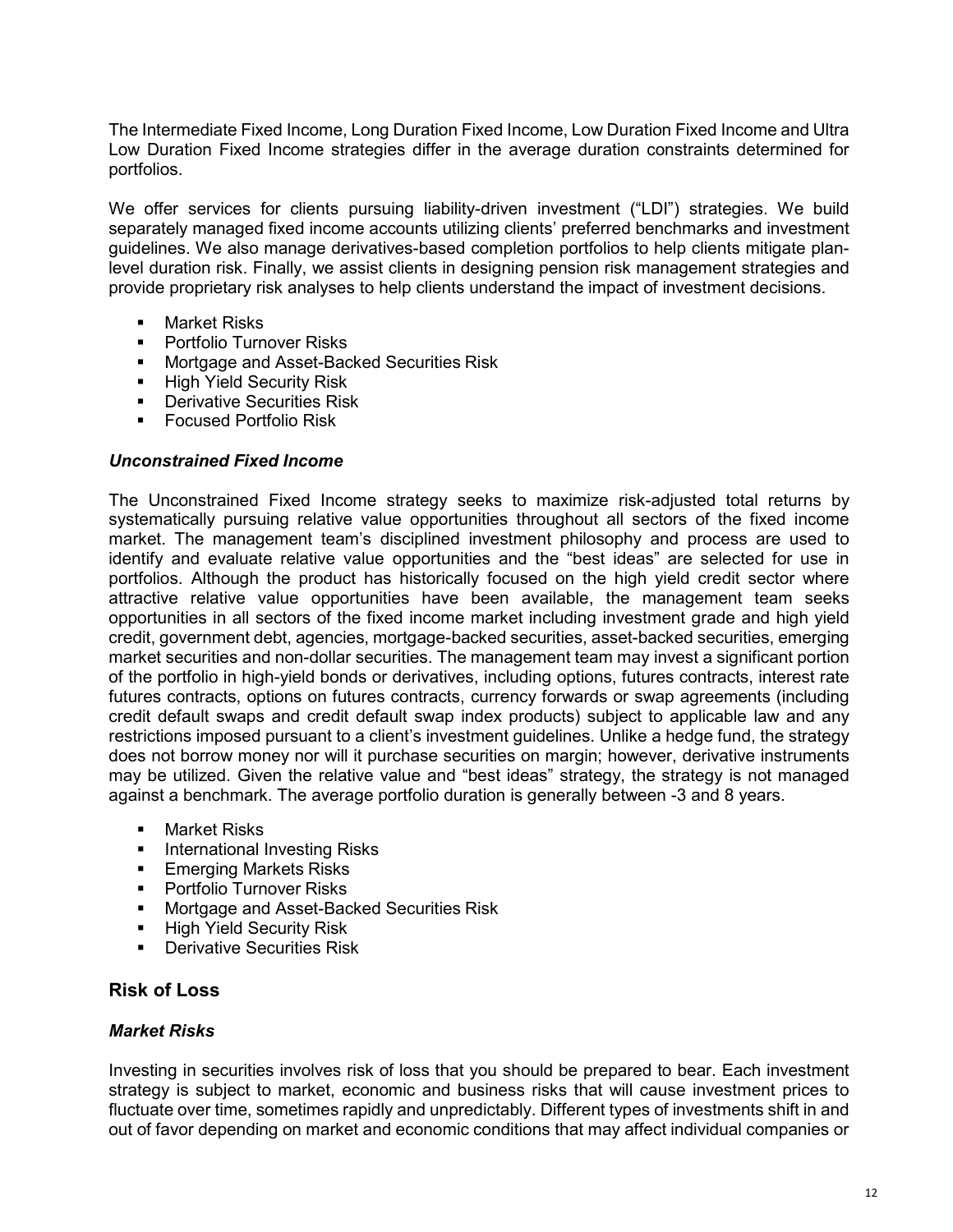industries, or the securities market as a whole. At various times, stocks will be more or less favorable than bonds, and small company stocks will be more or less favorable than large company stocks. During a general economic downturn in the securities markets, multiple asset classes may be negatively affected. Yields and principal values of debt securities (bonds) will fluctuate. Generally, values of bonds change inversely with interest rates. As interest rates go up, the value of bonds tends to go down. These fluctuations tend to increase as a bond's time to maturity increases, so a longer-term bond will decrease more for a given increase in interest rates than a shorter-term bond.

#### *International Investing Risks*

International investing poses additional risks. If a security owned by a portfolio is denominated in a foreign currency, the value of the foreign currency may fluctuate relative to the U.S. dollar and cause a loss to your portfolio. International markets may be subject to political instability, which may make foreign investments more volatile than investments in domestic markets. International markets are not always as liquid as in the U.S., sometimes making it harder to sell a security. In addition, foreign companies may not be subject to comparable accounting, auditing and financial reporting standards as U.S. companies, and therefore, information about the foreign companies may not be readily available.

#### *Emerging Market Country Risks*

Investments in emerging markets or developing countries are subject to all of the risks of international investing generally, and have additional heightened risks due to the potential lack of an established legal, political, business or social framework to support securities markets, including: delays in settling portfolio securities transactions; currency and capital controls; greater sensitivity to interest rate changes; pervasiveness of corruption and crime; currency exchange rate volatility; and inflation, deflation or currency devaluation. Security prices in emerging markets can be significantly more volatile than those in more developed markets, reflecting the greater uncertainties of investing in less established markets and economies.

#### *Mid and Small Cap Company Risks*

Generally, mid cap and small cap companies have more potential for rapid growth. However, they often involve greater risk than large cap companies. These companies may not have the management experience, financial resources, product diversification and competitive strengths of larger companies. Therefore, the securities of mid cap and small cap companies are generally more volatile than the securities of larger, more established companies. Mid cap and small cap company stocks tend to be bought and sold less often and in smaller amounts than larger company stocks. Because of this, if Scout wants to sell a large quantity of a mid cap or small cap company stock, it may have to sell at a lower price than we might prefer, or we may have to sell in small quantities over a period of time.

#### *Portfolio Turnover Risks*

When a portfolio experiences a high portfolio turnover rate, you may realize significant taxable capital gains as a result of frequent trading. The portfolio will also incur additional transactional cost in connection with buying and selling securities which may lower your account's overall return.

#### *Mortgage and Asset-Backed Securities Risks*

Movements in interest rates (both increases and decreases) may quickly and significantly reduce the value of certain types of mortgage and asset-backed securities. Mortgage and asset-backed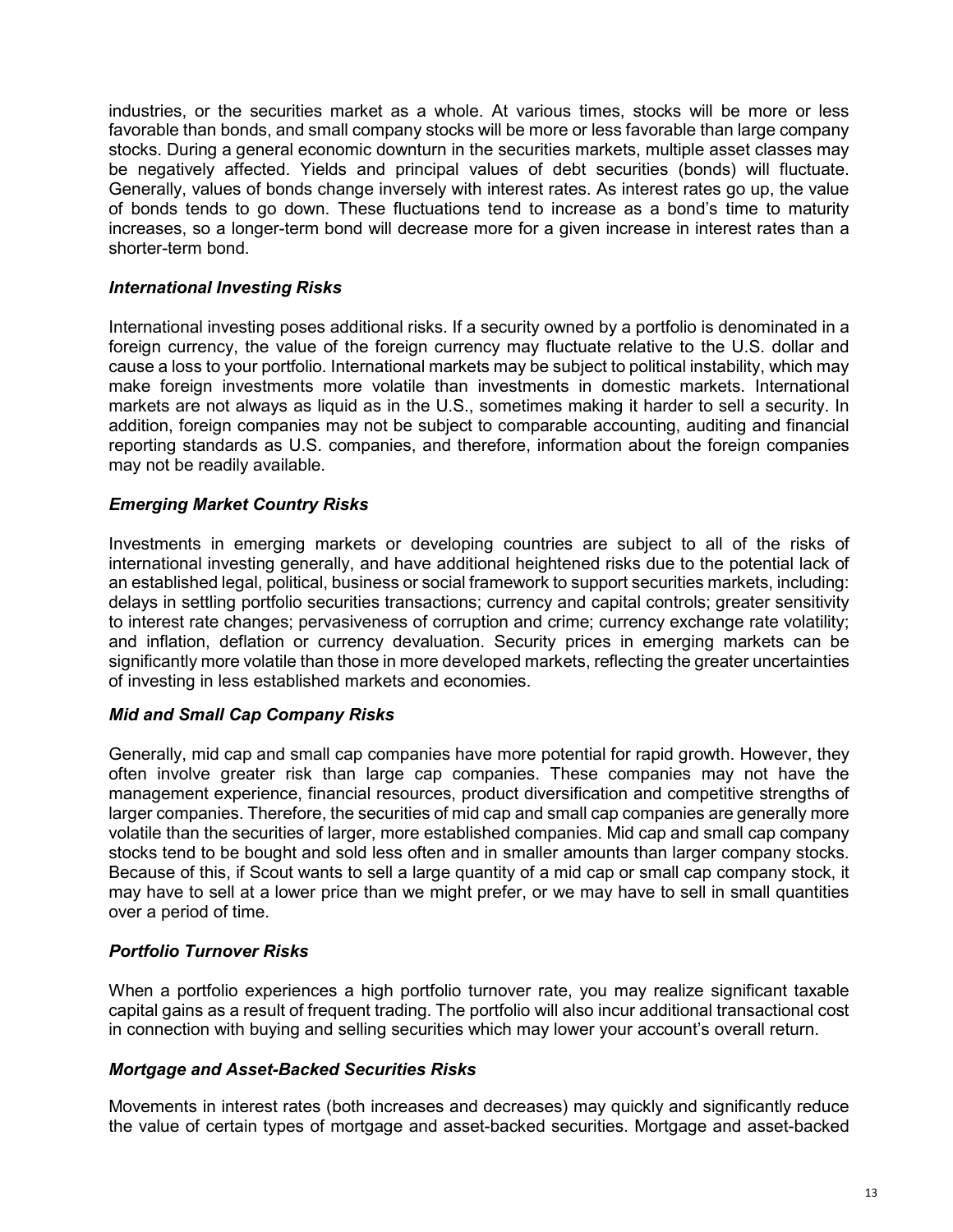securities can also be subject to the risk of default on the underlying mortgages or other assets. Mortgage and asset-backed securities can also be subject to the risk of default and prepayment. When purchasing a to-be-announced mortgage-backed security ("TBAs"), the management teams will agree upon the issuer, interest rates and terms of the underlying mortgages, but the seller does not identify the specific mortgages until shortly before it issues the security. TBAs can increase interest rate risks because the underlying mortgages may be less favorable than anticipated.

#### *High Yield Securities Risks*

High yield securities involve greater risk than investment grade securities, including the possibility of default or bankruptcy. They tend to be more sensitive to economic conditions than higher-rated debt securities and, as a result, are generally more sensitive to credit risk than securities in the higher-rated categories.

#### *Derivative Securities Risks*

Derivative securities are instruments or contracts the value of which is derived from the performance of an underlying financial instrument, asset, index or obligation. Derivative securities may be used to enhance returns, increase liquidity and/or gain exposure to certain instruments in the market (such as the corporate bond market) in a more efficient or less expensive way. These instruments are subject to general market risks, liquidity risks and credit risks (including counterparty risks), and may result in a loss of value to your portfolio. Credit default swaps and other types of derivative securities may involve greater risks than if a portfolio invested in the obligation directly. The derivative securities market may also be subject to additional regulations in the future.

# **Item 9 – Disciplinary Information**

We do not have any legal, financial or other disciplinary items to report to you.

# **Item 10 – Other Financial Industry Activities and Affiliations**

Below is a description of Scout affiliates relevant to our advisory business:

- Scout, including its Reams Asset Management division, is a wholly owned subsidiary of Carillon Tower Advisers, Inc. ("CTA"). CTA is an investment adviser registered with the Securities and Exchange Commission ("SEC"). CTA provides advisory services to private funds by employing affiliated investment advisers, including Scout, to manage the funds pursuant to a subadvisory agreement. CTA does not contract directly with retail or institutional clients in providing portfolio management services. CTA's strategy is to act as a service provider to its affiliated investment advisers allowing them to utilize its global product distribution, operations and technology to enhance growth and capabilities. CTA is a subsidiary of Raymond James Financial, Inc. Certain directors, officers and employees of CTA are also directors and officers of Scout.
- Raymond James Financial, Inc. (NYSE-RJF), a publicly owned company, is a diversified financial services holding company whose subsidiaries engage primarily in securities brokerage, investment banking, asset management and banking services.
- Raymond James & Associates, Inc. ("RJA"), Raymond James Financial Services, Inc. ("RJFS"), and Raymond James Limited are three wholly owned broker-dealers of RJF. RJA and RJFS (and its affiliate Raymond James Financial Services Advisors, Inc.) are registered with the SEC as broker-dealers and investment advisers and are FINRA members. RJA is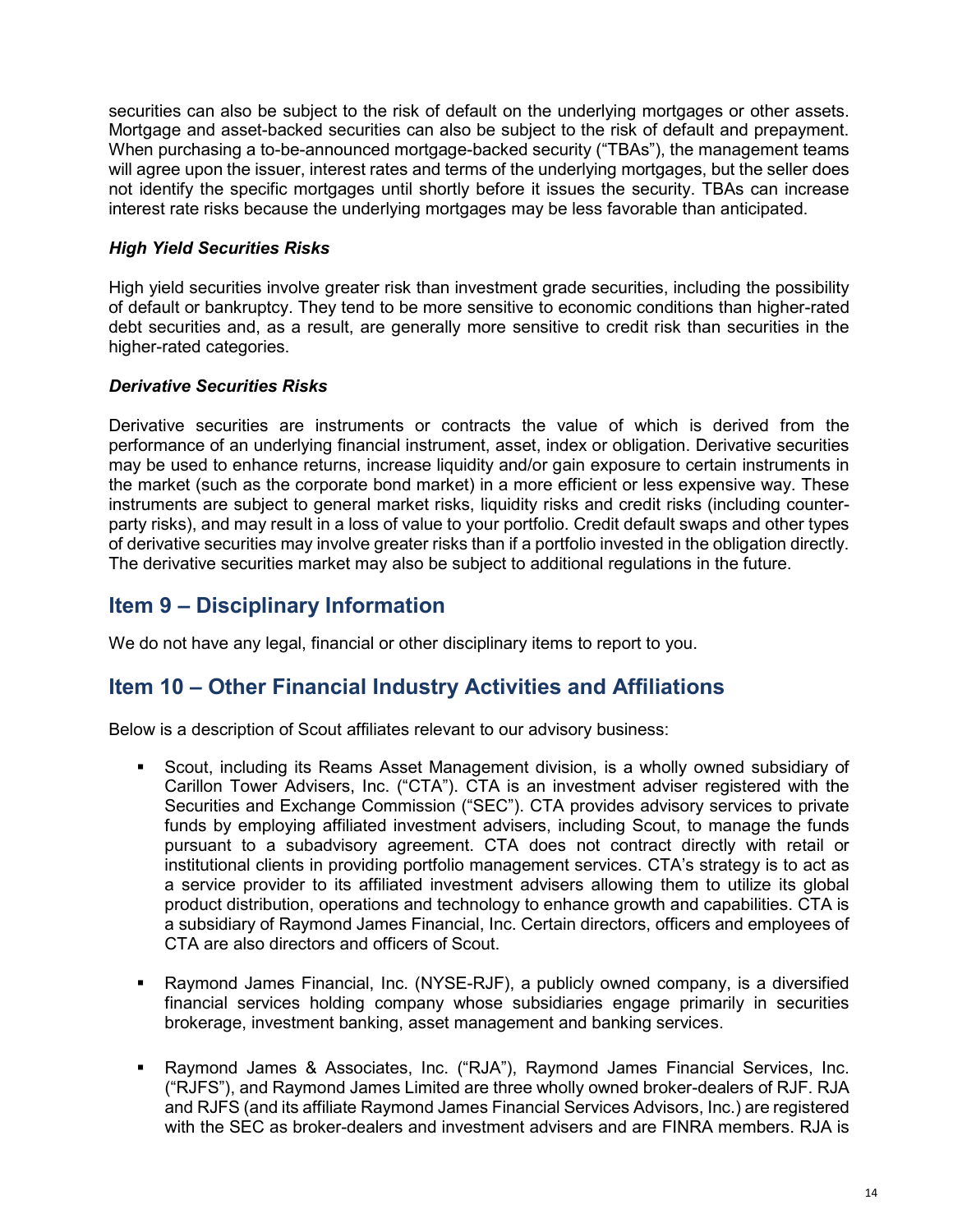a member of the New York, American, Chicago, Philadelphia, and Boston stock exchanges and the Chicago Board Options Exchange.

- Eagle Asset Management ("Eagle") is a wholly owned subsidiary of Raymond James Financial. Eagle is an affiliated investment adviser registered with the SEC and acts as investment adviser to individuals, corporations, foundations, pension and profit sharing plans, state and municipal government entities. Eagle is the adviser and administrator to the Eagle family of mutual funds. Eagle also acts as sub-advisor to various investment companies and wrap programs with unaffiliated broker dealers.
- Carillon Fund Distributors, Inc. ("CFD") is the principal underwriter and distributor of the Carillon family of mutual funds. In addition to selling the Carillon family of mutual funds' shares to its client, CFD enters into selling agreements with affiliated and unaffiliated broker dealers and other financial intermediaries to distribute and provide other services relative to the purchase of these shares.
- Carillon Fund Services, Inc. ("CFS") is Eagle's wholly owned subsidiary. EFS provides shareholder services for the Eagle Funds in conjunction with U.S. Bancorp Fund Services, LLC, the transfer and dividend disbursing agent for the Eagle Funds.
- ClariVest Asset Management LLC ("Clarivest") is an investment adviser registered with the SEC and is wholly owned by affiliated investment adviser Eagle.
- Cougar Global Investments Ltd. ("Cougar Global") is a solutions-focused asset manager headquartered in Toronto, Canada. Cougar Global is registered and regulated by the Ontario Securities Commission and is registered as a non-resident adviser with the United States Securities and Exchange Commission.
- Raymond James Bank, FSB is a wholly owned subsidiary of RJF and offers a full range of banking services.
- Raymond James Trust N.A. ("RJ Trust") is a wholly owned subsidiary of RJF. RJ Trust offers personal trust services, including serving as trustee or as an agent or custodian for individual trustees.
- The Columbus Unconstrained Bond Fund, LLC is a private investment fund for which Scout acts as investment adviser and managing member.
- The Columbus Core Plus Bond Fund, LLC is a private investment fund for which Scout acts as an investment adviser and managing member.

### **Item 11 – Code of Ethics, Participation or Interest in Client Transactions and Personal Trading**

#### **Code of Ethics and Personal Trading**

Employees of Scout may buy and sell securities for their own personal accounts that are also bought and sold for accounts managed by Scout. Scout has adopted and enforces a Code of Ethics that sets forth standards of conduct required for all employees of Scout. Any employee with access to non-public information about our clients' holdings or trading, as well as any employee who is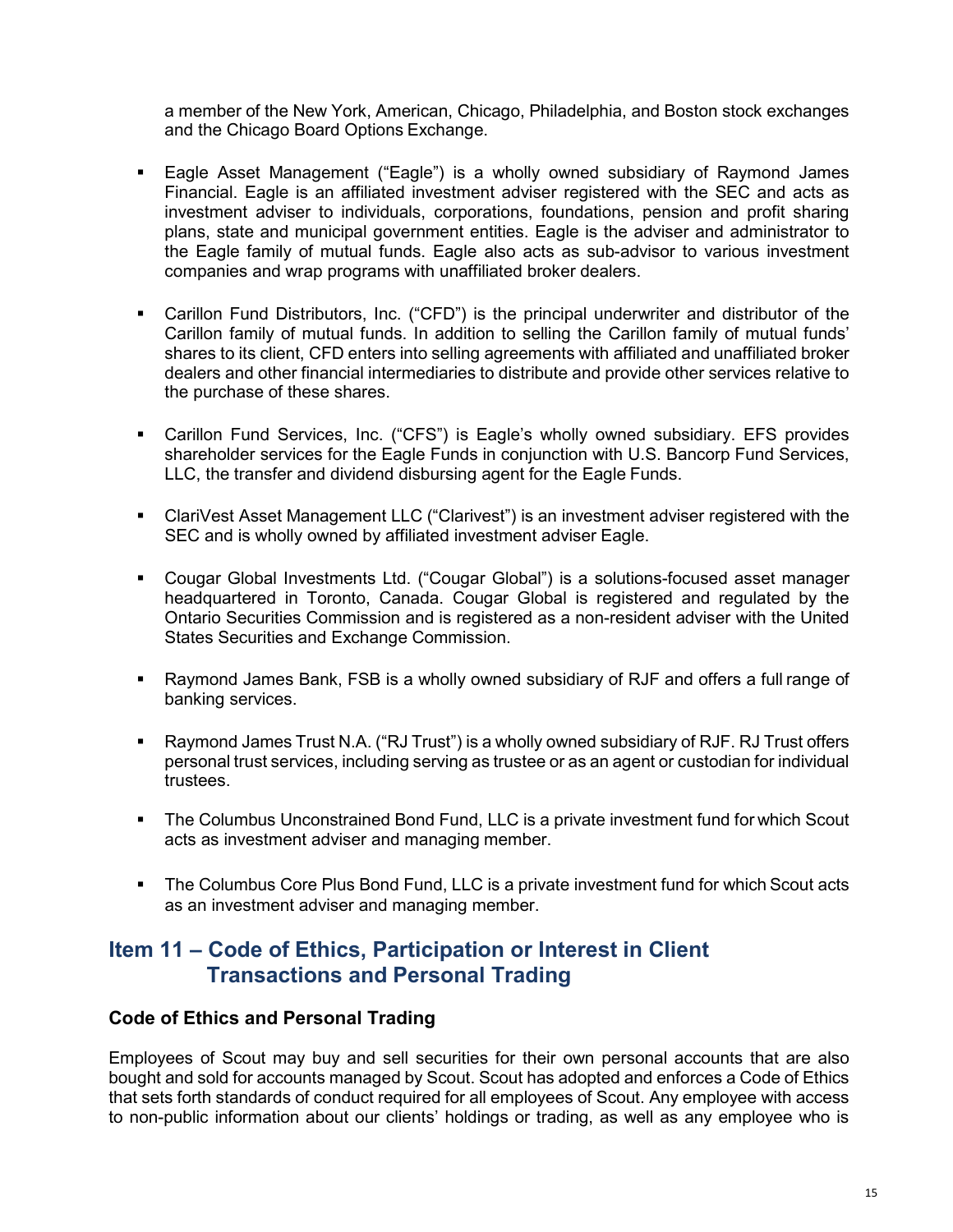involved in, or has access to, our investment recommendations, is subject to personal trading restrictions and reporting. These employees are required to provide an initial and annual holdings report showing securities they personally own. On a quarterly basis, they are also required to submit reports showing their personal trades. These employees must receive prior authorization before buying or selling certain securities for their personal account. Authorization is granted only if the security is not held in a client account or, if the security is held in a client account, authorization is granted only if the employee's trade meets specific requirements designed to limit potential conflicts with our clients' investments. These requirements vary depending upon the nature of the employee's responsibilities. They include holding periods, a minimum market capitalization for investment and limitations on timing of the trade in relation to trading in client accounts. These personal trading restrictions and reporting obligations are not applicable for employee investments that we believe do not present a significant conflict with our client's investments (for example, mutual fund purchases/redemption and trades that are not voluntary on the part of the employee.) On a quarterly basis, compliance officers review reports to seek to confirm that employees have followed our policies and procedures. You can receive a copy of our Code of Ethics by calling us at 800.521.1195.

#### **Participation in Client Transactions**

Scout's affiliates may have proprietary interests in, and may manage or advise with respect to, accounts or funds that engage in transactions in the same types of securities and instruments as our clients. Such activities could affect the prices and availability of the securities and instruments in which we obtain for your account.

Clients of Scout may also invest in the Columbus Core Plus Bond Fund, LLC and the Columbus Unconstrained Bond Fund, LLC, which are private investment funds for which Scout acts as investment adviser and managing member. We do not receive a direct fee from the funds. Instead, the funds are used as an investment vehicle for some of our institutional clients from which we receive an advisory fee.

# **Item 12 – Brokerage Practices**

#### **Selection of Broker-Dealers**

Scout seeks to obtain best execution for our clients' trades. Best execution means the best available execution of securities transaction for your account consistent with the circumstances that exist at the time. Scout, including its Reams division, uses a number of quality factors in selecting brokerdealers to execute your account's trade. These include the following:

- Our perception of the broker-dealer's financial well-being.
- The broker-dealer's overall level of trading expertise and execution capability.
- The broker-dealer's infrastructure and compatibility with existing systems.
- Access to research and brokerage services, including the quality of research and other information available from the broker-dealer.
- **Prices and commissions at which your account's trades are executed.**
- **Prices quoted by the broker-dealer compared to other quotes received from other broker**dealers.
- The ability of the broker-dealer, or trading system, to maintain confidentialitywhile executing trades.
- The willingness of a broker-dealer to enter into difficult transactions or process smaller orders.
- **The broker-dealer's timeliness and responsiveness in placing trades.**
- The ability of the broker-dealer to place trades in multiple markets and access to over- the-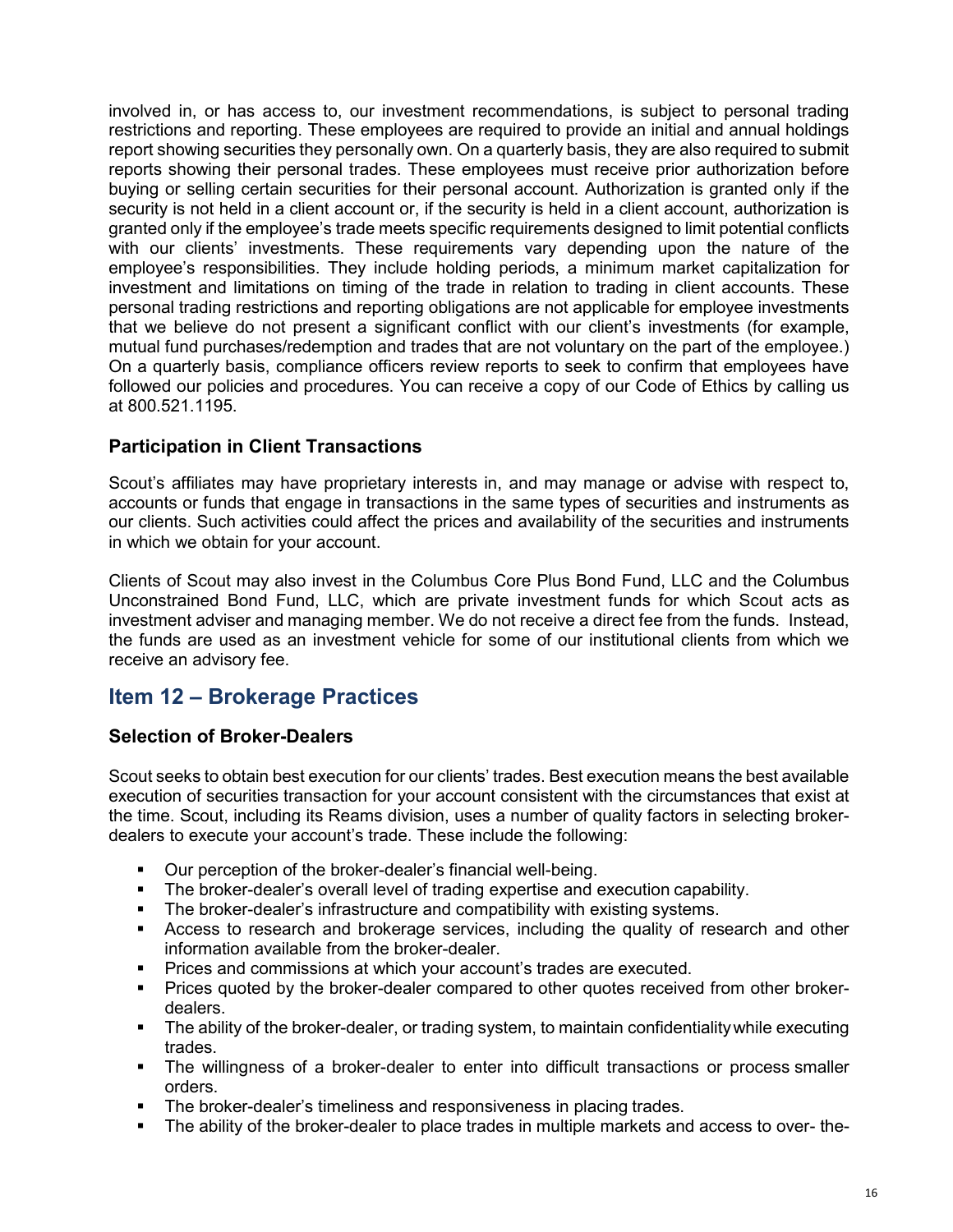counter trading platforms and other electronic trading systems.

Our overall perception of the broker-dealer's performance in executing our clients trades.

When we select a broker-dealer to execute a trade for your account, we may use one or more of these factors. No single factor is determinative. We will not necessarily seek to obtain the lowest commission, but rather try to obtain the best overall execution. For transactions in equity securities and U.S. Government securities executed in the over-the-counter market, purchases and sales are transacted directly with principal market-makers, except in those circumstances where, in our opinion, better prices and executions are available elsewhere. Fixed income trades are placed by our Reams division. Within the Reams division, we use minimum cost broker-dealers to the fullest extent possible. When we feel it is in your best interest, we will attempt to get bids from at least two broker-dealers. However, due to the nature of fixed income trading, often we do not seek multiple bids, particularly if we believe it is not beneficial to your trade. Over the counter derivative arrangements are entered into with a bank or broker-dealer acting as a counterparty. These arrangements are entered into on behalf of our clients with only a small number of approved counterparties. We cannot guarantee that these counterparties will be able to meet their financial obligations. However, we will periodically, and no less often than annually, review the financial wellbeing of these approved counterparties.

#### **Research and Other Soft Dollar Benefits**

Scout considers the quality of research and brokerage services (soft dollar services) it obtains from broker-dealers when we select broker-dealers to execute your account's trades. Soft dollar services include proprietary research, or research that is developed by the broker-dealer executing a trade. We also receive soft dollar services, or research and brokerage services, from third-parties that we do not trade with. In return, a portion of your commissions is used to compensate broker-dealers and third-parties for the soft dollar services. This kind of third-party arrangement has the potential to further our ability to obtain best execution while still obtaining beneficial soft dollar services. The types of both proprietary and third-party soft dollar services include:

- market data, such as exchange data, financial charting tools, newsletters and comparative performance analysis
- information on particular companies or the advisability of purchasing and selling particular **securities**
- access to research analysts or company representatives
- access to Bloomberg terminal data

The soft dollar services are used by us to help make investment decisions for your account. When we use your account's brokerage commissions to obtain soft dollar services, we receive a benefit because we do not have to produce or pay for the research, products or services. Therefore, we have an incentive to select broker-dealers based upon our interest in receiving the soft dollar services, rather than on your interest in receiving the most favorable execution. We may cause your account to pay commissions that are higher than those charged by other broker-dealers in return for soft dollar services, as permitted under Section 28(e) of the Securities Exchange Act of 1934. In doing so, we determine that the soft dollar services provide lawful and appropriate assistance in the performance of our investment management services and that the commissions paid are reasonable in relation to the value of the soft dollar services that we receive. Scout develops a soft dollar budget based upon our perceived value and desired receipt of the soft dollar services. This soft dollar budget guides our selection of soft dollar services. Scout performs a quarterly survey to ensure that all of our soft dollar services are being utilized. This enables us to remove services if usage drops. It is often difficult to place a dollar value on the soft dollar services we obtain. Our evaluation is primarily based on the professional opinion of our employees who are responsible for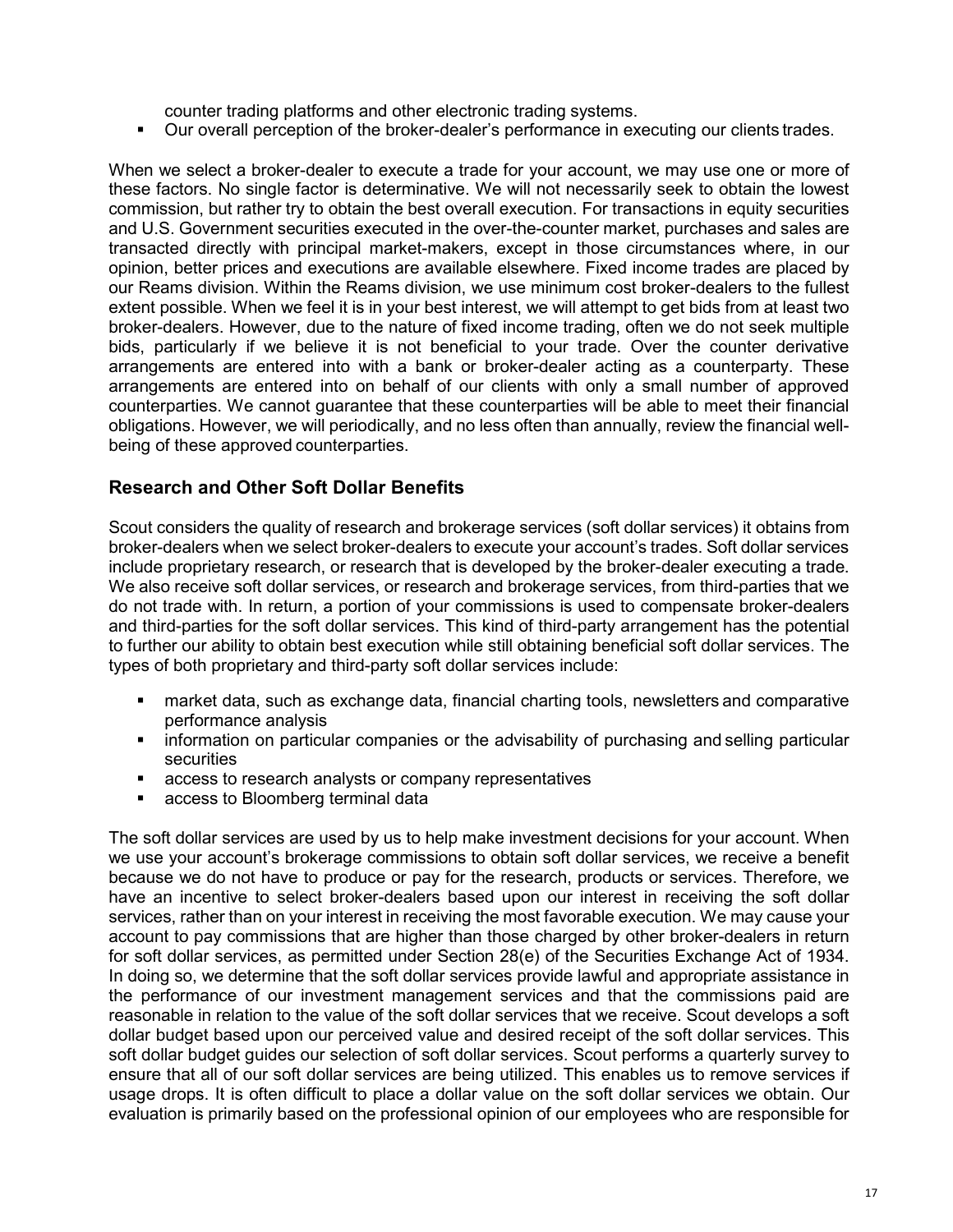approving and reviewing the receipt of soft dollar services. Soft dollar services benefit all of our clients and not only those clients that paid the commission. We do not seek to allocate the benefit of soft dollar services to client accounts proportionate to the commissions which generate the soft dollar services.

The Reams division does not engage in soft dollar transactions. However, Reams may consider reports and other information obtained from broker-dealers as a factor in determining the best execution of fixed income trades.

#### **Directed and Designated Broker-Dealers**

Scout permits clients to direct or designate a particular broker-dealer(s) to execute trades for their account (directed brokerage). Clients will often use directed brokerage through a wrap fee platform, or similar program, where commission expenses are bundled together with the overall fee paid to a financial representative or custodian. Clients also use directed brokerage through commission recapture programs and other expense sharing arrangements. When you use directed brokerage, we will ordinarily place your trades differently than we place trades for other clients that do not direct or designate us to use a particular broker-dealer. When you use directed brokerage, we will generally not be able to negotiate commissions on your behalf for those trades. We may not be able to obtain volume discounts on commissions for those trades by aggregating your orders with our other clients. You may also not receive other benefits available, such as the savings on execution costs and ability to use specialized trading venues. Therefore, your trades may not receive as favorable an execution as we might otherwise be able to achieve if you did not direct or designate a particular broker-dealer. For clients that have a designated broker-dealer through a wrap fee platform, or similar program, Scout may still place trades with other broker-dealers. We will do this when we reasonably believe that it is necessary in order to obtain best execution. In deciding this, we consider efficiency, execution capabilities, the liquidity of the security and other relevant factors. If we place a trade through another broker-dealer, your account may be charged commissions or fees that are not included in the wrap fee you pay to your financial representative or custodian. If you instruct us to use directed brokerage subject to best execution, we will ordinarily place your trades in the same manner as our other clients. However, we cannot guarantee that we will be able to place a specific percentage of your account's trades with the designated brokerdealer(s). If your account's assets are subject to the Employee Retirement Income Security Act of 1974 ("ERISA"), you and/or the plan's governing body must determine that the directed brokerage is appropriate for the account. It is also your responsibility to determine that the use of directed brokerage is reasonable in relation to the benefits received by the plan and that any benefits from the directed brokerage will be for the sole benefit of plan participants.

#### **Aggregation, Allocation and Placement of Trades**

#### *Aggregation of Trades*

When we believe it is in your best interest, we may join your order with other clients to purchase and sell the same investment(s), otherwise known as an aggregated order. To the extent practical, trade orders involving the same security (or group of securities) for clients using different investment strategies may be aggregated. At times, different portfolio managers may place orders to buy or sell the same security with different price expectations. For example, one portfolio manager may place a higher value on a particular security, and therefore is willing to pay more for the security than another manager. In this event, the purchase or sale order may be aggregated based upon the accounts managed by the portfolio manager, rather than aggregated with all of the orders buying or selling the same security. We may choose not to aggregate orders for clients in wrap fee platforms, or similar programs where you have a designated a broker-dealer to execute your orders,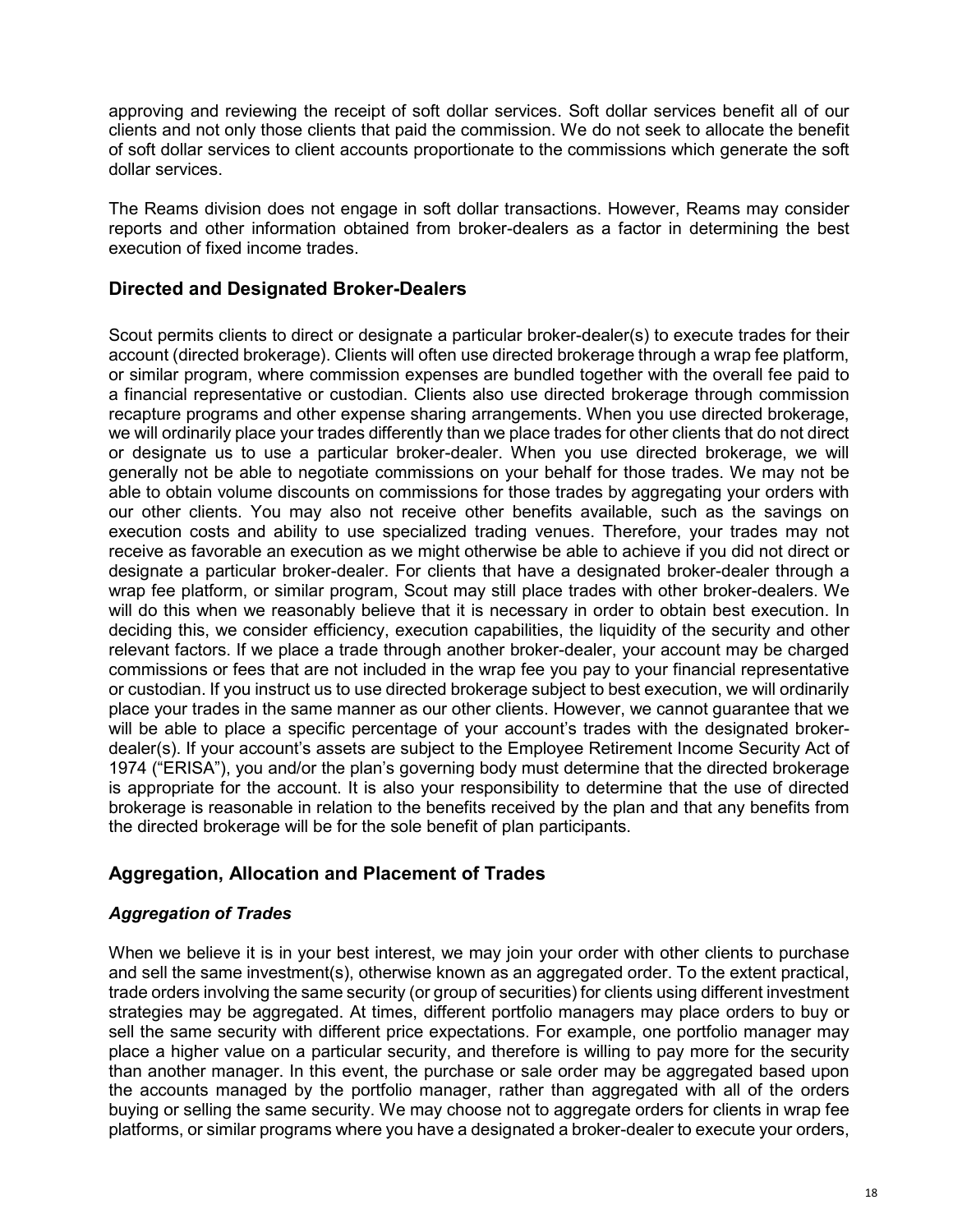with clients on different platforms or with clients who do not use a designated broker-dealer. We may also choose not to aggregate your order with other clients if we feel the order size for your account does not warrant the trading costs involved in executing the trade.

#### *Allocation of Trades*

Securities acquired or proceeds obtained from the aggregated order will be equally distributed between you and the other clients participating in the transaction. Usually, this means that we will allocate aggregated orders on a pro-rata basis. Exceptions may be made, amongst other things, due to unique investment objectives, the size of the order in relation to your account size or where a pro-rata allocation is impractical or undesirable for one or more client accounts. If an aggregated order cannot be completely filled, the completed order will generally be allocated pro rata based on the original order size. In cases where client accounts would receive less than a desirable number of securities due to an incomplete fill, the aggregated trade may be allocated to client accounts on a random basis or as deemed suitable by the portfolio manager.

#### *Placement of Trades*

Scout will place trades in a manner that is fair and equal to all clients over time. A purchase or sale order for a single account will generally be placed when the order is generated. Frequently though, trade orders are created for multiple clients or groups of clients buying or selling the same security. We have developed written equity trading procedures covering the timing of trades between different groups of client accounts. These different groups of client accounts include:

- Institutional Accounts: These accounts typically include mutual funds, pension plans, private funds, foundations, endowments, but can also include individuals that do not hire Scout through a financial intermediary and individually managed accounts that do not have a platform designated broker-dealer, and
- Wrap Accounts: These clients typically include wrap fee accounts and other managed accounts that have a platform designated broker-dealer. For purposes of our trading procedures, these accounts also include UMA platforms.

When we buy or sell the same security (or group of securities) for both client groups, we randomly decide whether trades for the Institutional Accounts or Wrap Accounts will be placed first. For Institutional Accounts, we then randomly decide the order in which clients with directed brokerage will be placed in relation to other Institutional Accounts without directed brokerage. For Wrap Accounts, we then randomly decide the order in which the trades will be placed with the directed or platform selected broker-dealers (or in the case of UMAs, the order in which the trade information is communicated to the platform representative.) On occasion, client investment guidelines, cash (availability or needs) or other practical considerations may cause us to vary from these procedures. For example, if we are placing trades for a foreign security, and your account is not eligible for foreign securities, we may place your trade in the directed account group in order to purchase a dollar denominated version of the foreign security. Often times, we place orders where a client has a specific need. For example, trades may be placed during the initial investment of the account or to rebalance the account due to client investment guidelines. In these cases, we will place the order when it is created by the portfolio manager. When we provide purchase and sale information to third-party intermediaries in a UMA platform, the intermediary retains investment discretion. If the intermediary decides to buy or sell the security, they may do so prior to, or at the same time that we are also placing the same or similar trades for our clients. This may affect the availability of securities and the prices we are able to obtain.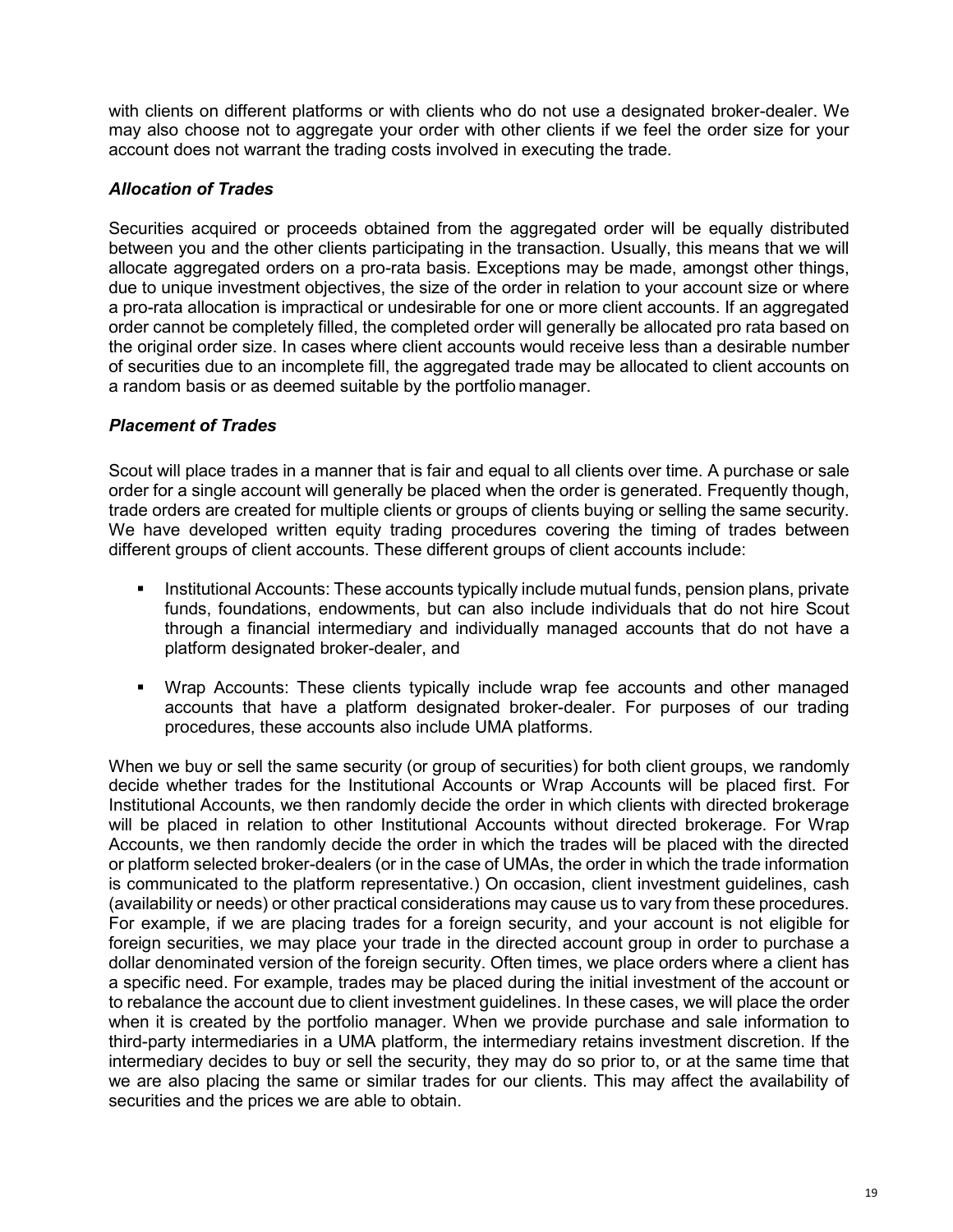Scout, through its Reams division, has also developed written fixed income trading procedures. These procedures are also designed to place trades in a manner that is fair and equal to all clients over time. Fixed income trades are placed in a manner which tends to structure portfolios with matching objectives in a similar fashion, while observing constraints of minimum position size, maximum position number, liquidity requirements and maintaining individualized treatment of portfolios in the light of each client's unique circumstances. Portfolios with similar objectives may become different due to investment policy differences, tax considerations, unique inflows and outflows and differences in absolute size. Trades may also be allocated to some client accounts and not others due to the adjustments that are required to offset these differences.

#### *Use of Converted ADRs*

Scout may purchase foreign securities on behalf of clients through the use of American Depositary Receipts, Global Depositary Receipts or similar securities ("ADRs"). We also use converted ADRs, where ordinary shares of a foreign issuer are purchased and deposited with a bank and converted into a dollar dominated ADR. We do this when U.S. markets are not open. These transactions typically involve foreign exchange fees, ADR conversion fees and related costs which are reflected in a net price that you pay or receive.

#### *IPOs and Restricted Securities*

Initial Public Offerings ("IPOs") and restricted securities are offerings of securities that frequently are of limited size and limited availability. IPOs may also become "hot issues," which are offerings that trade at a premium above the initial offering price. In some situations, we may receive fewer shares than we requested. In these cases, we will allocate the remaining shares in accordance with the aggregation allocation procedures described above. In general, we will not purchase equity IPOs or restricted securities for individuals.

#### *Cross-Trades*

When we believe it is in your best interest, Scout may arrange for your trade to be executed between one or more of our other client accounts (cross-trade). When conducting a cross-trade, we are acting on behalf of two (or more) clients with potentially adverse interests. Therefore, we will arrange the cross-trade to be effected at an independently determined market price. We will not receive a commission or other consideration (other than our usual advisory fee) for conducting the cross-trade. We will only conduct a cross-trade for a security where market quotations are readily available.

### **Item 13 – Review of Accounts**

Scout's portfolio managers are primarily responsible for reviewing and managing client accounts in accordance with your investment objectives and guidelines. Various members of our staff, including the Chief Compliance Officer, are responsible for establishing procedures for the review of client accounts for consistency with any written client investment guidelines. Within Reams, the President, Director of Client Services and Director of Portfolio Accounting are responsible for establishing these procedures for our fixed income clients. In general, Scout, including Reams, uses automated systems integrated into one of our order management systems to monitor compliance with investment guidelines. If an investment guideline is breached, these systems issue reports that are communicated to the individuals mentioned above. Additional reviews may be performed periodically by portfolio managers and traders to monitor your portfolio's position weightings compared to other portfolios using a similar investment strategy.

Scout provides institutional clients with periodic reports that usually include account holdings,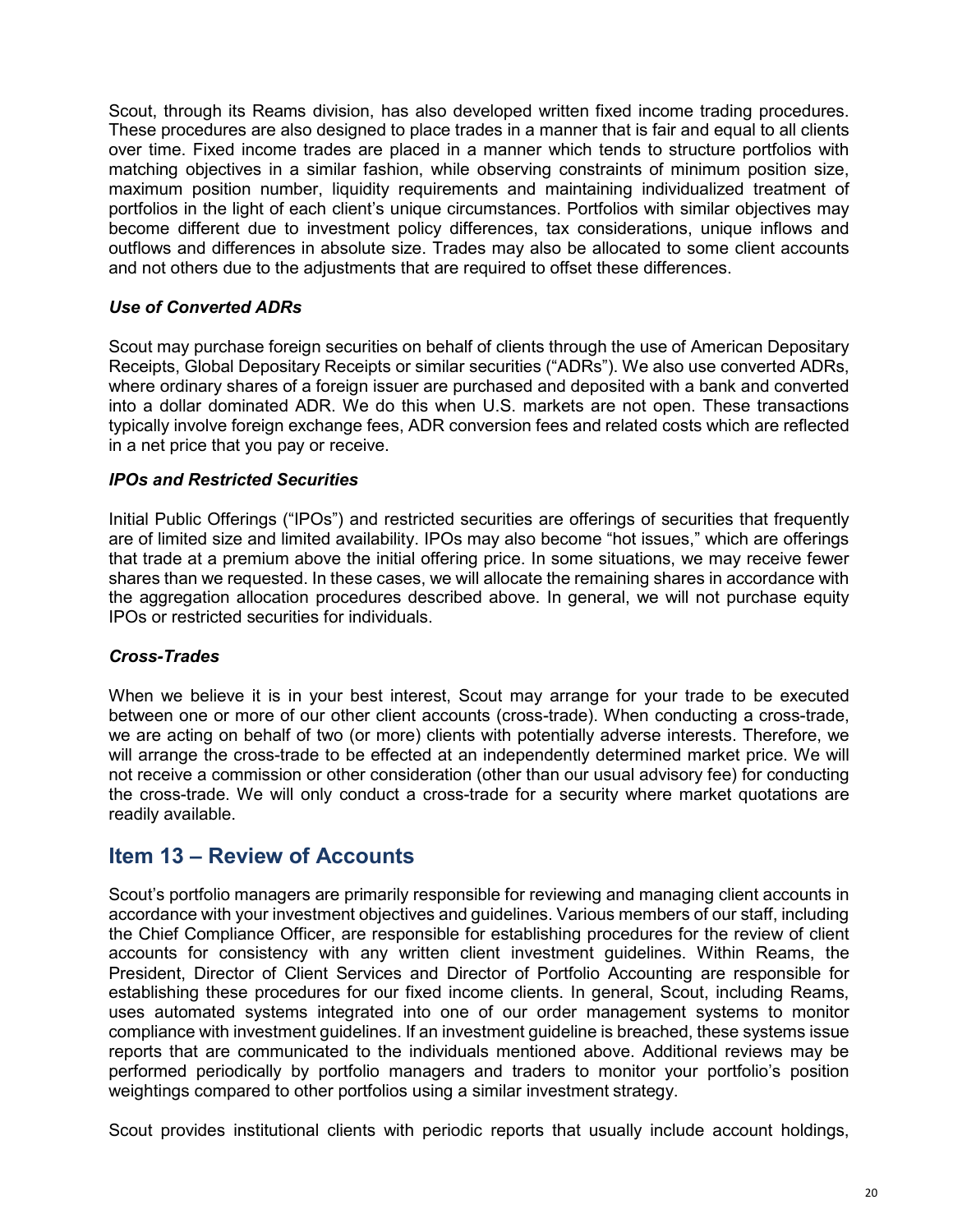portfolio commentary and performance information. Other information may be included as agreed to between us and the client. These reports are provided on a monthly or quarterly basis. Separately managed account clients typically receive investment reports directly from your financial representative. For more information, please contact your financial representative.

# **Item 14 – Client Referrals and Other Compensation**

Scout's affiliates may solicit clients on our behalf. Employees of these affiliates receive referral fees and compensation for this activity. This arrangement is governed by Rule 206(4)-3 under the Investment Advisers Act of 1940.

# **Item 15 – Custody**

Scout may be deemed to have custody of client assets because we receive a direct deposit of fees or because your custodian is affiliated with us. In those cases, we will confirm that your assets are held with a qualified custodian. The custodian will send quarterly, or more frequent, account statements and you should carefully review those statements. If you also receive account statements from us, we urge you to compare the account statements you receive from your qualified custodian with the account statements you receive from us.

# **Item 16 – Investment Discretion**

When Scout has been given investment discretion over an account, we have the sole authority to buy and sell securities in your account without having to consult with you prior to a trade. Our discretionary authority is provided by you, or your financial representative, through a limited power of attorney that is usually contained in the agreement that you or your financial representative signs with us. Our discretionary authority is customarily limited only by the investment guidelines or restrictions that you, or your financial representative, place on your account. Additionally, you, or your financial representative, may direct the purchase, sale or retention of specific securities for certain purposes, such as tax management or opening or closing your account. We do not usually act on behalf of our clients in connection with legal proceedings, including class action settlements, involving securities held in client accounts. We recommend that you consult with your legal counsel for these matters.

# **Item 17 – Voting Client Securities**

For those clients who have given Scout the authority to vote on proxy matters for securities held in their account, Scout has adopted policies and procedures reasonably designed to vote securities in the best interest of the client. Voting rights are exercised by us on issues that we believe will have an effect on the value of the security. We vote securities in an attempt to maximize or protect the value of the security. We look at both the short-term and long-term consequences of the voting matter. Scout may not vote every proxy matter if we determine in good faith that refraining from voting is in your best interest. Examples include:

- where casting a vote may require extraordinary expense, such as traveling to a foreign country to vote in person or retaining local powers of attorney;
- when ballots are not received on a timely basis in order to allow us to vote, or make an informed decision on the voting matter;
- **•** where there is inadequate information on the proxy item;
- where it appears to be no relationship between the proxy voting matter and underlying investment's value; or
- where casting a vote may cause us to lose the ability to trade the security.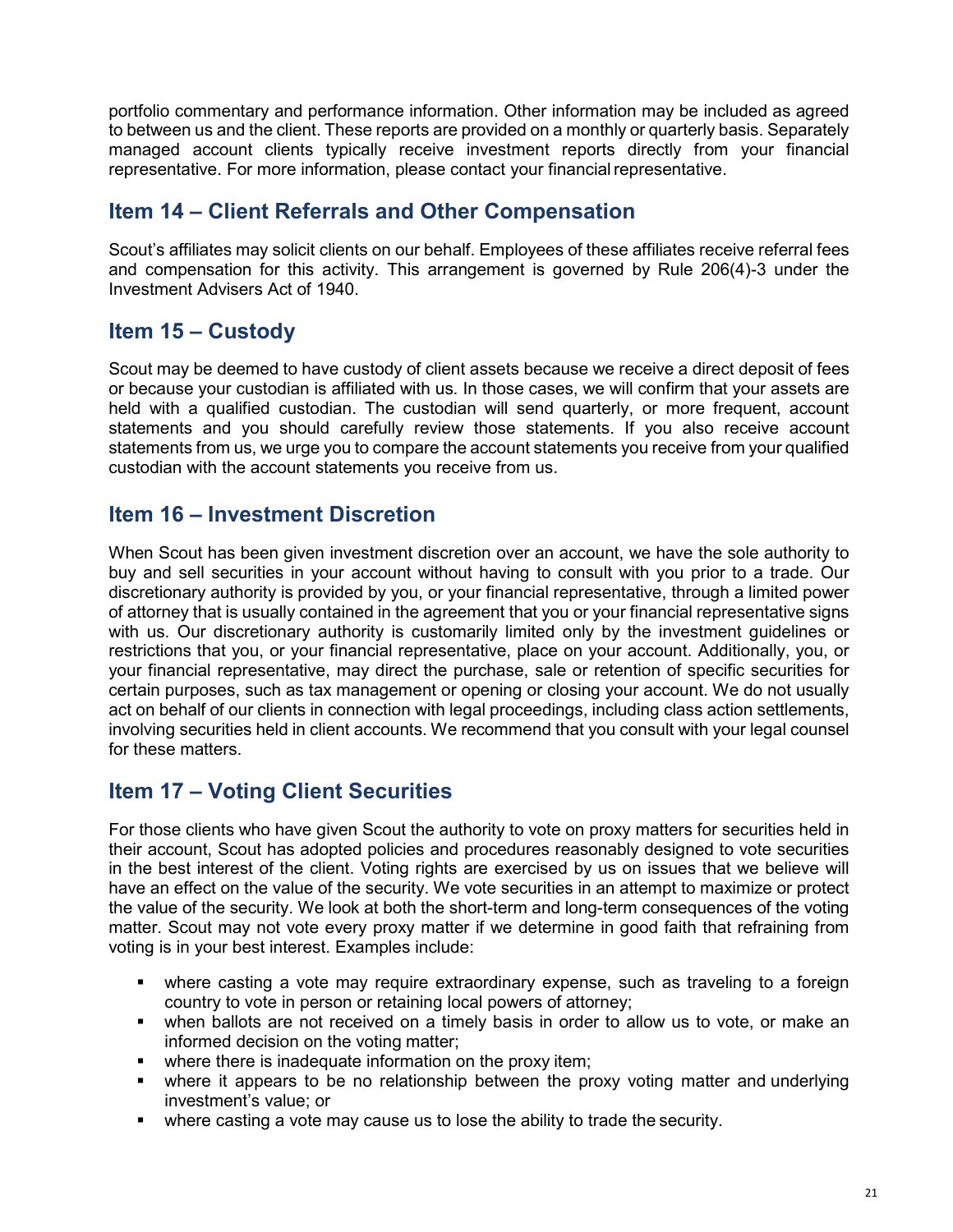Scout has adopted standard proxy voting guidelines. We have also retained a third-party proxy advisory firm to assist in the collection and review of ballots and to provide us with voting recommendations based upon our voting guidelines. However, we believe that these standard voting guidelines should be applied with a measure of flexibility. Therefore, we may vote your securities other than as described in our standard voting quidelines, if we reasonably believe that is in your best interest to do so. In these situations, a portfolio manager will submit the voting determination to our Proxy Voting Committee for review and approval. You may direct how Scout will vote securities for your account by providing us with your own written proxy voting guidelines.

At times, a proxy vote may present us with the potential for a conflict of interest between Scout and our clients. Examples include:

- where the issuer of a security is also a client of Scout or of one of our affiliates;
- where the issuer has a material interest in Scout or one of our affiliates:
- **F** if an officer or director of the issuer is an officer or director of Scout or one of ourits affiliates; or
- **•** where the issuer is Scout or one of our affiliates.

If a security vote presents the potential for a material conflict of interest, we will vote the matter in accordance with the recommendation of the third-party proxy advisory firm based upon our standard voting guidelines. If no such recommendation is available and our standing voting guidelines do not cover the matter, we will refer the vote to you and we will vote in accordance with your response. You may receive a copy of our Proxy Voting Policy and information about how we voted securities for your account by calling us at 800.521.1195.

# **Item 18 – Financial Information**

We are required to provide you with certain financial information or disclosures about our financial condition. We do not believe that we have a financial commitment that impairs our ability to meet contractual and fiduciary commitments to you and we have not been the subject of a bankruptcy proceeding. We do not require or solicit pre-payment of any type of client fees in advance.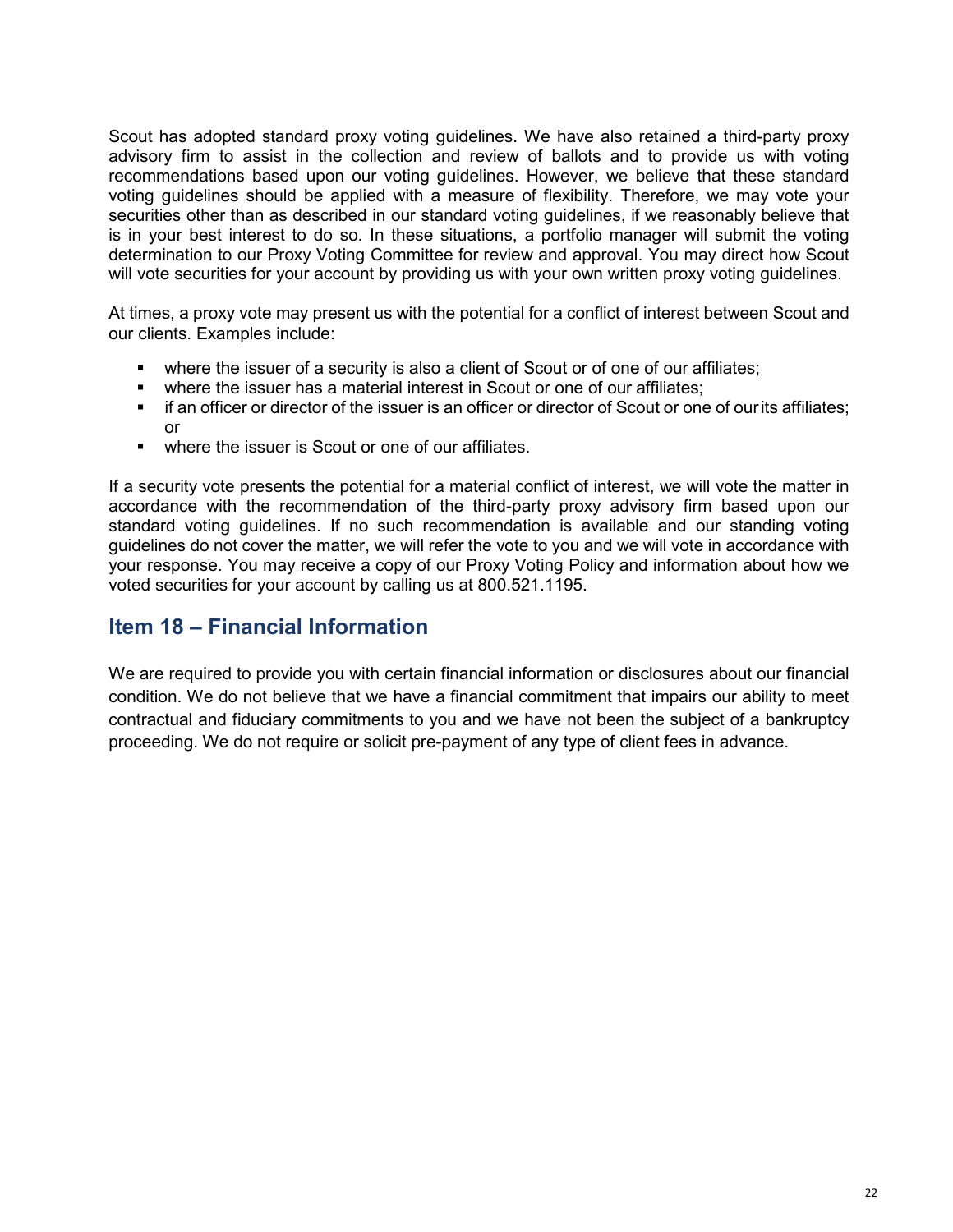

# **Form ADV Part 2B Brochure Supplement**

# James R. McBride, CFA

January 2022

Scout Investments, Inc. 1201 Walnut Street 21st Floor Kansas City, MO 64106 800.521.1195 scoutinv.com

This Form ADV Part 2B brochure supplement provides information about James R. McBride that supplements Scout Investments' (Scout) Form ADV Part 2A brochure. You should have received a copy of that brochure. Please contact our client service department at 800.521.1195 if you did not receive Scout's brochure or if you have any questions about the contents of this supplement.

Additional information about Mr. McBride is available on the SEC's website at [www.adviserinfo.sec.gov.](http://www.adviserinfo.sec.gov/)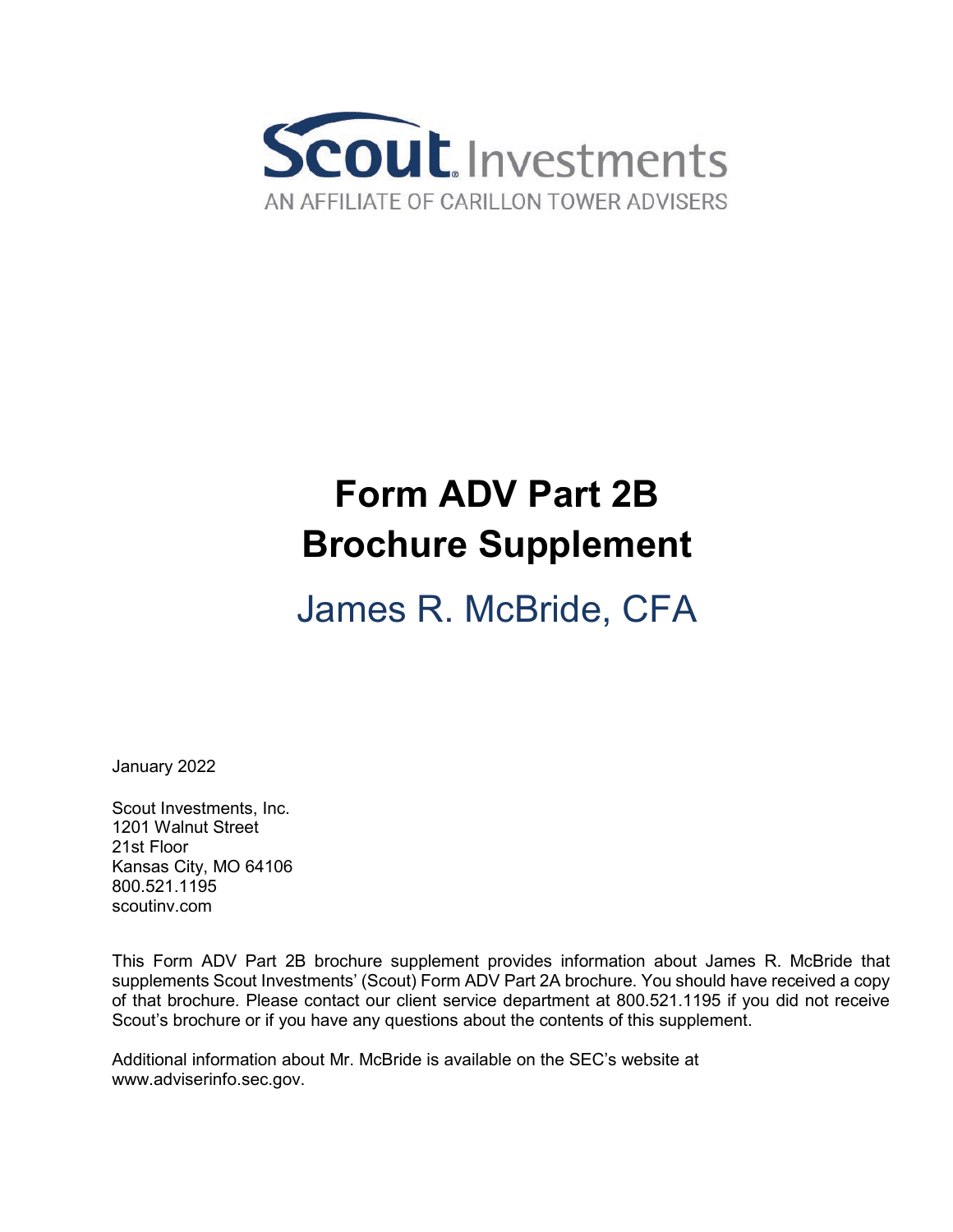# **Item 2 – Education Background and Business Experience**

James R. McBride (b. 1961) is the lead portfolio manager of the Small Cap Equity strategy. Mr. McBride has been with Scout since 2009. Prior to joining Scout, Mr. McBride co-founded and served as Vice President and portfolio manager for TrendStar Advisors, LLC from 2003 until 2009. Mr. McBride received his Bachelor of Science, with honors, in Mechanical Engineering from Wichita State University and an MBA in Finance from Indiana University. Mr. McBride is also a graduate of the General Electric Manufacturing Management Program for Manufacturing Engineers. He is a CFA® charterholder and has 31 years of investment experience. Mr. McBride is a member of CFA Society Kansas City as well as the CFA Institute.

A Chartered Financial Analyst (CFA) is a professional designation issued by the CFA institute. In order to receive this designation a candidate must: (1) have four years of qualified investment work; (2) become a member of the CFA Institute; (3) pledge adherence to the CFA Institute Code of Ethics and Standards of Professional Conduct; (4) apply for membership to a local CFA member society; (5) complete the CFA Program consisting of three levels of examination; and (6) comply with the CFA Institute's conditions, requirements, policies and procedures for maintaining the charterholder status.

# **Item 3 – Disciplinary Information**

We have no disciplinary information to report to you for Mr. McBride.

# **Item 4 – Outside Business Activities**

We have no outside business activities to report to you for Mr. McBride.

# **Item 5 – Additional Compensation**

In addition to his regular salary, Mr. McBride can receive incentive compensation from Scout that is based, in part, on the amount of assets he manages.

# **Item 6 – Supervision**

Ed Rick is responsible for the supervision and oversight of Mr. McBride. Mr. Rick is the President of Scout and oversees the investment management services provided by Mr. McBride through reports, discussions and meetings relating to investment strategies and specific client portfolios. Mr. Rick can be reached at 800.521.1195. Scout also uses automated systems integrated into one of our order management systems to monitor compliance with investment guidelines.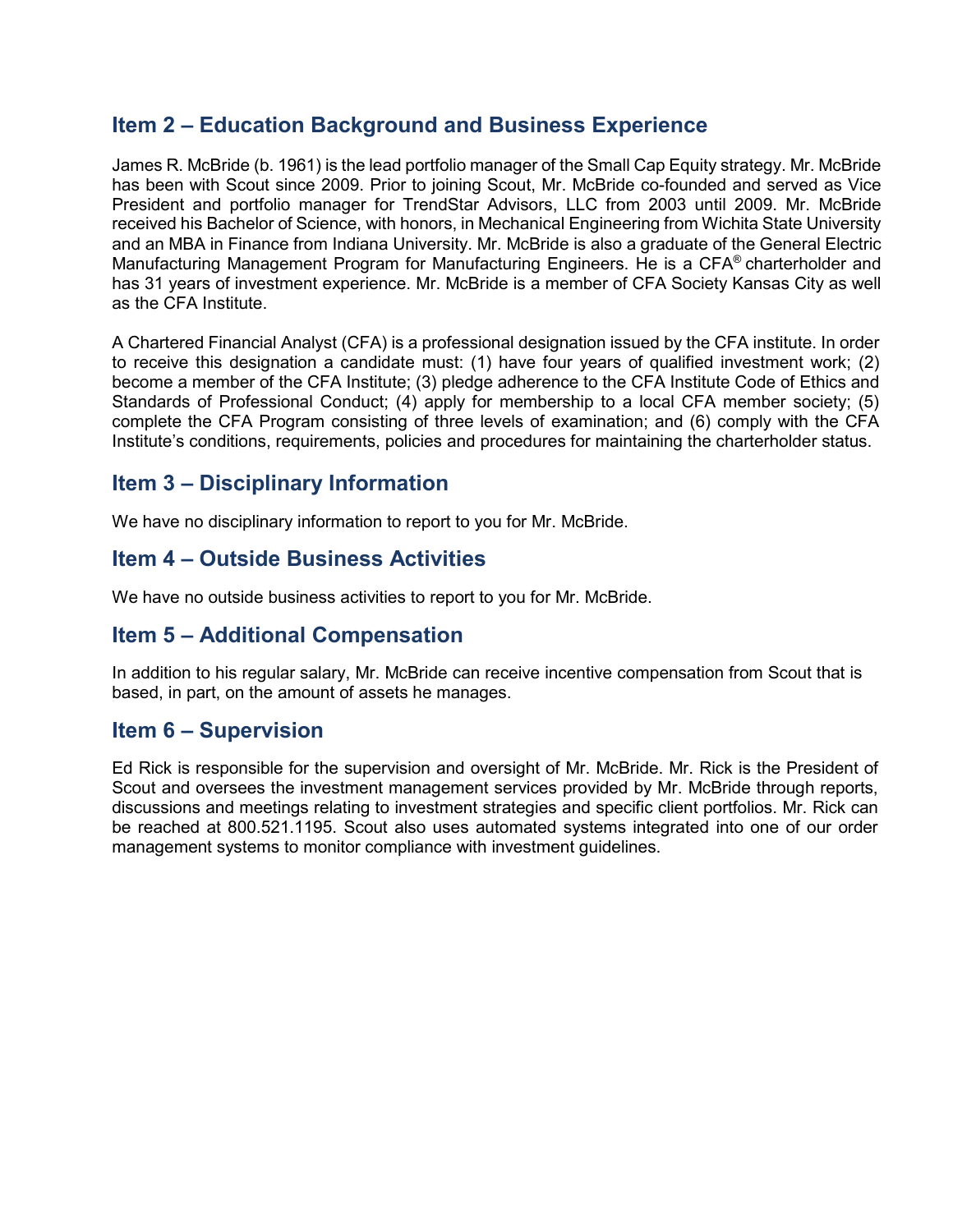

# **Form ADV Part 2B Brochure Supplement**

Timothy L. Miller, CFA

January 2022

Scout Investments, Inc. 1201 Walnut Street 21st Floor Kansas City, MO 64106 800.521.1195 scoutinv.com

This Form ADV Part 2B brochure supplement provides information about Timothy Miller that supplements Scout Investments' (Scout) Form ADV Part 2A brochure. You should have received a copy of that brochure. Please contact our client service department at 800.521.1195 if you did not receive Scout's brochure or if you have any questions about the contents of this supplement.

Additional information about Mr. Miller is available on the SEC's website at [www.adviserinfo.sec.gov.](http://www.adviserinfo.sec.gov/)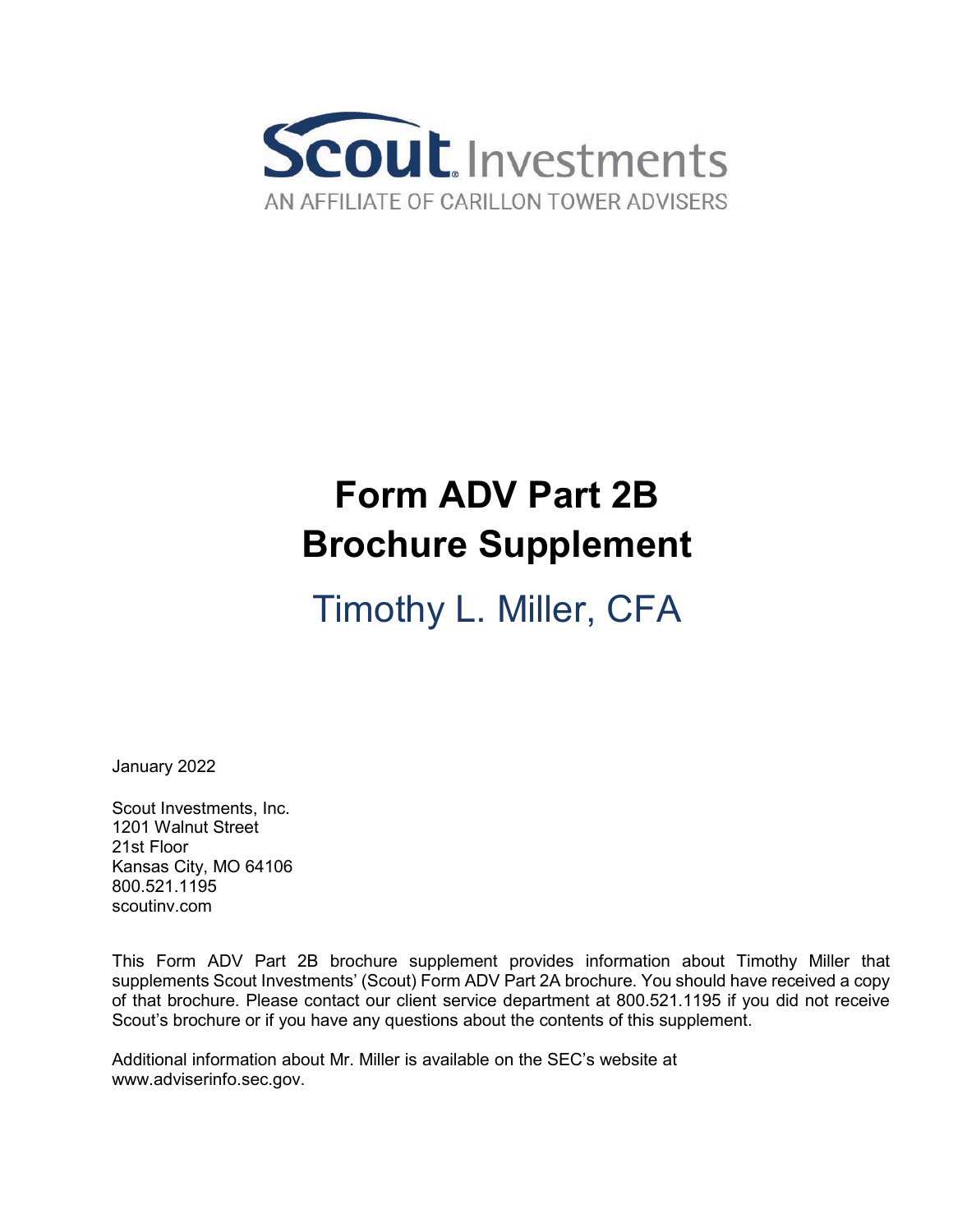# **Item 2 – Education Background and Business Experience**

Timothy L. Miller (b. 1971) is the co-portfolio manager of the Small Cap Equity strategy. Mr. Miller has been with Scout since 2012 and has served as co-portfolio manager of the strategy since October 2013. Previously, Mr. Miller served as a senior investment analyst for Scout's domestic equity strategies. Prior to joining Scout, Mr. Miller served as a senior investment analyst at American Century Investments from 2007 until 2012. Mr. Miller received his Bachelor of Arts in Economics from UCLA and his MBA in Finance from Indiana University. He is a CFA® charterholder and has 26 years of investment experience. Mr. Miller is a member of CFA Society Kansas City as well as the CFA Institute.

A Chartered Financial Analyst (CFA) is a professional designation issued by the CFA institute. In order to receive this designation a candidate must: (1) have four years of qualified investment work; (2) become a member of the CFA Institute; (3) pledge adherence to the CFA Institute Code of Ethics and Standards of Professional Conduct; (4) apply for membership to a local CFA member society; (5) complete the CFA Program consisting of three levels of examination; and (6) comply with the CFA Institute's conditions, requirements, policies and procedures for maintaining the charterholder status.

# **Item 3 – Disciplinary Information**

We have no disciplinary information to report to you for Mr. Miller.

### **Item 4 – Outside Business Activities**

We have no outside business activities to report to you for Mr. Miller.

# **Item 5 – Additional Compensation**

In addition to his regular salary, Mr. Miller can receive incentive compensation from Scout that is based, in part, on the amount of assets he manages.

# **Item 6 – Supervision**

James R. McBride is responsible for the supervision and oversight of Mr. Miller. Mr. McBride is the lead portfolio manager for the Small Cap Equity strategy and oversees the investment management services provided by Mr. Miller through reports, discussions and meetings relating to investment strategies and specific client portfolios. Mr. McBride can be reached at 800.521.1195. Scout also uses automated systems integrated into one of our order management systems to monitor compliance with investment guidelines.